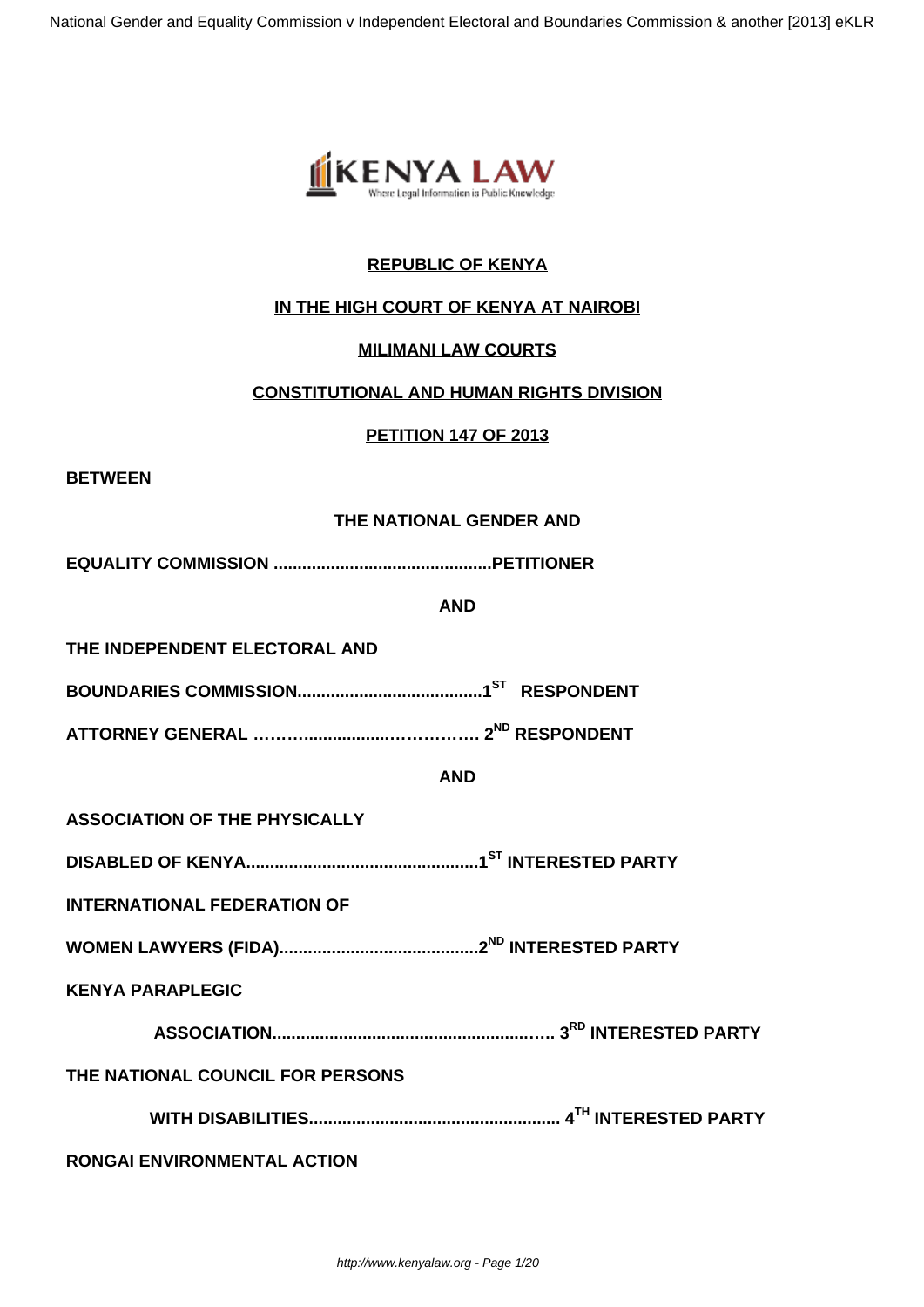# **INITIATIVE (RENACTI) ................................................. 5TH INTERESTED PARTY**

### **JUDGMENT**

#### **Introduction**

1. The parties to this litigation are all agreed that elections constitute an important element of our democratic state. The common thread running throughout the Constitution is that the citizens are sovereign in determining their destiny. The sovereignty of the people is clearly articulated in the preamble to the Constitution. **Article 1** states that all sovereign power belongs to the people of Kenya and may be exercised directly or indirectly through their democratically elected representatives.

2. The people's sovereignty is underwritten by the provisions protecting fundamental freedoms and particularly the political rights contained in **Article 38** and actualised in the various provisions governing the representation of the people and the legislature contained in **Chapter Seven** and **Eight** of the Constitution respectively. The right to participate in political processes is also enshrined in key international human rights instruments among them the **Universal Declaration of Human Rights** which at **Article 21** states that, "Everyone has the right to take part in the government of his country, directly or through freely chosen representatives." **Article 13** of the **African Charter on Human and Peoples' Rights** provides that, "Every citizen shall have the right to participate freely in the government of his country, either directly or through freely chosen representatives in accordance with the provisions of the law."

3. The parties are also agreed that the Constitution holds dear those who have been historically marginalised; women, youth, persons with disabilities, marginalised communities and other vulnerable persons. **Article 27** requires not only equality and freedom from discrimination but affirmative action to remedy these historical wrongs. The duty of the State to ensure full participation of these groups of persons is also emphasised in **Articles 54** and **56** that elaborate the rights of people with disabilities and minorities and marginalised persons respectively.

4. As regards representation, the Constitution is replete with provisions that guarantee persons historically disadvantaged, representation in Parliament and the County assemblies. The Supreme Court in **Advisory Opinion No. 2 of 2012 [2013] eKLR**, noted "[47] The Court is fully cognisant of the distinct social imperfection which led to the adoption of Articles 27(8) and 81(b) of the Constitution; that in elective or other public bodies, the participation of women has, for decades, been held at bare nominal levels, on account of discriminatory practices, or gender-indifferent laws, policies and regulations." These sentiments equally reflect the position of persons with disabilities, the youth, minorities and marginalised communities.

5. In the case of **Kituo cha Sheria v Independent Electoral and Boundaries Commission and Another Nairobi Petition No. 574 of 2012 [2013]eKLR**, which dealt with the right of prisoners to vote, the Court observed that, "[13] The Constitution as the supreme law is founded on the sovereignty of the people of Kenya (see **Njoya and Others v Attorney General and Others (2008) 2 KLR (EP) 658)**. This sovereignty is exercised through voting for representatives in the National and County governments who exercise delegated authority of the people in accordance with **Article 2**. It is beyond argument then that the right to vote is fundamental to our system of government. The Constitution, with its emphasis on the peoples' sovereignty, the values of the rule of law, equity, inclusiveness, equality, human rights as well as the right to vote guaranteed under **Article 38** and the qualification of voters provided under **Article 83** does not exclude prisoners from being registered to vote and consequently voting in an election. Apart from merely guaranteeing the right, the Constitution places upon the State and its agencies the positive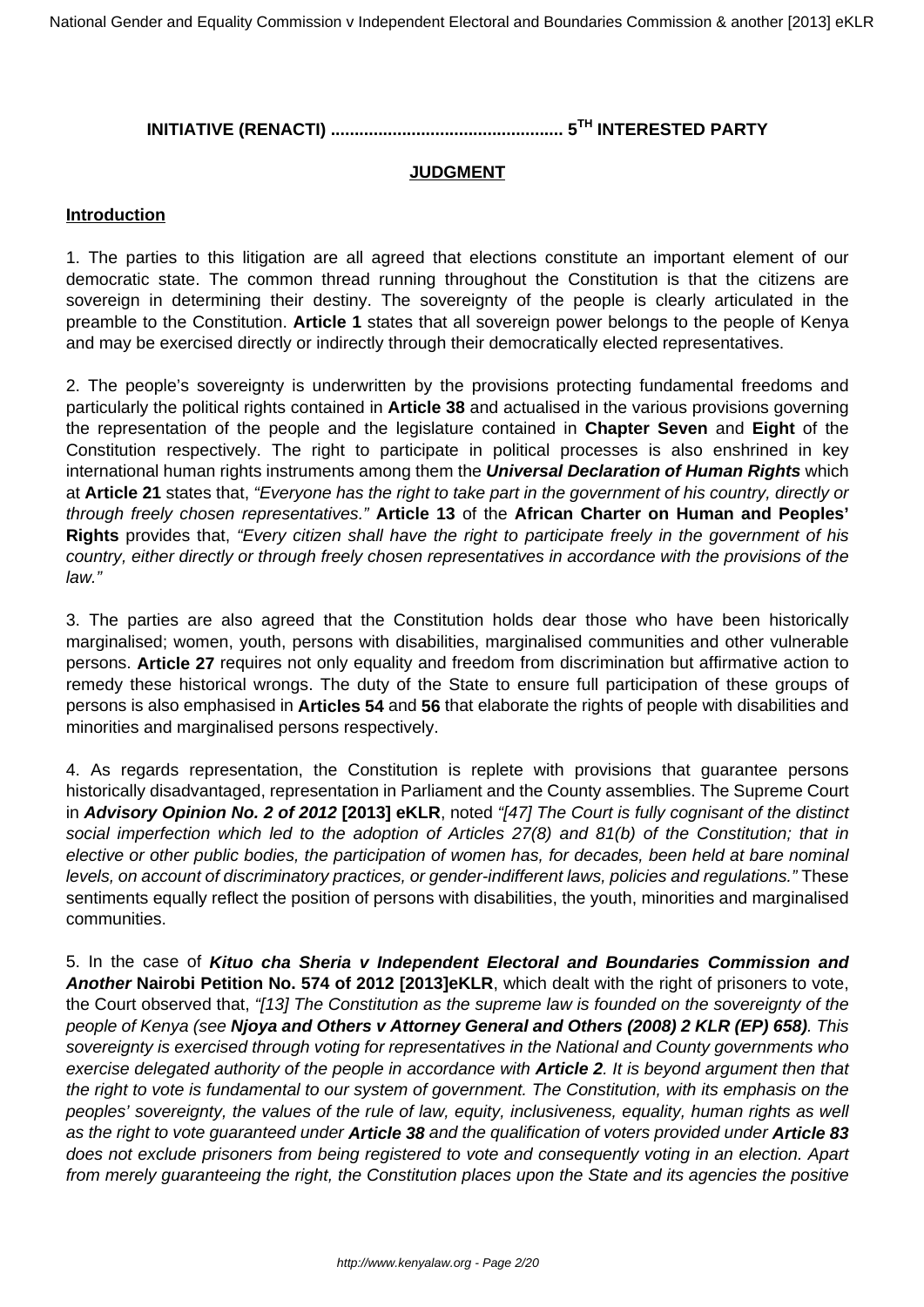responsibility to ensure that all the people of Kenya and particularly those who are marginalised or vulnerable are able to exercise this fundamental right."

6. The nature and extent of the representation guaranteed under **Article 90** of the Constitution and the obligations of the Independent Electoral and Boundaries Commission ("IEBC") is at the heart of this case and we note as the court noted in the case of **Johnson Muthama v Minister for Justice and Constitutional Affairs and Another Nairobi Petition 198 of 2011 [2012]eKLR**, that, "In bringing this matter for determination, the petitioners have demonstrated the concern of citizens in ensuring that the rights enshrined in the Constitution translate into reality, and that the organs of state entrusted with the duty of implementing the requirements of the Constitution do so in a manner that is faithful to the letter and spirit of the Constitution. This matter is concerned with the exercise of sovereign power by the citizen and with the protection of the citizens' right to participate in their governance …"

## **Background**

7. The petitioner, the National Gender and Equality Commission ("NGEC"), is a Commission established under **Article 59(4)** of the Constitution and the **National Gender and Equality Act, 2011**. Its overall mandate is that of promoting gender equality and freedom from discrimination as provided in **Article 27** of the Constitution. In the petition, it contends that the IEBC has failed in its constitutional responsibility of supervising and conducting party elections for purposes of electing members whose names appear on the party lists as required by **Article 90**.

8. The petitioner brings the petition dated  $5<sup>th</sup>$  March 2013 against the IEBC, seeking declarations relating to the implementation of **Articles 97(1)(c), 98(1)(b), (c)** and **(d)** and **177(1)(b)** and **(c)** which deal with the allocation of legislative seats based on party lists, in Parliament and County assemblies, as follows;

1. A declaration that the respondent has contravened the provisions of Article 90 and 91(1)(e) and (f) of the Republic of Kenya together with regulation 54(5) of the Election (General) Regulations 2012.

2. A declaration that the party lists so far received by the respondents from political parties in purported compliance with Article 90 of the Constitution are illegal and unconstitutional and accordingly null and void ab initio for want of compliance with mandatory constitutional provisions.

3. A conservatory order or an order of injunction restraining the respondents from allocating special seats to political parties on the basis of the purported party lists submitted by political parties under Article 90 of the Constitution.

4. An order of mandatory injunction or mandamus directing the respondents to strictly comply with its constitutional duties under Article 90 of the Constitution by supervising and conducting political party elections for purposes of electing members of the party whose names should appear on the party lists for special seats under Articles 97(1)(c), 98(1)(b), (c) and (d) and 177(1)(b) and (c) and ensuring strict compliance with the conditions set out in Article 90(2) and (3).

5. A declaration that the failure by the respondents to comply with their constitutional duties under Article 90 of the Constitution infringes upon:

a) The rights of political party members to elect from amongst themselves persons who should hold the special seats donated by the Constitution on behalf of their party

b) The right of party members who have been duly elected to the party list created by the party under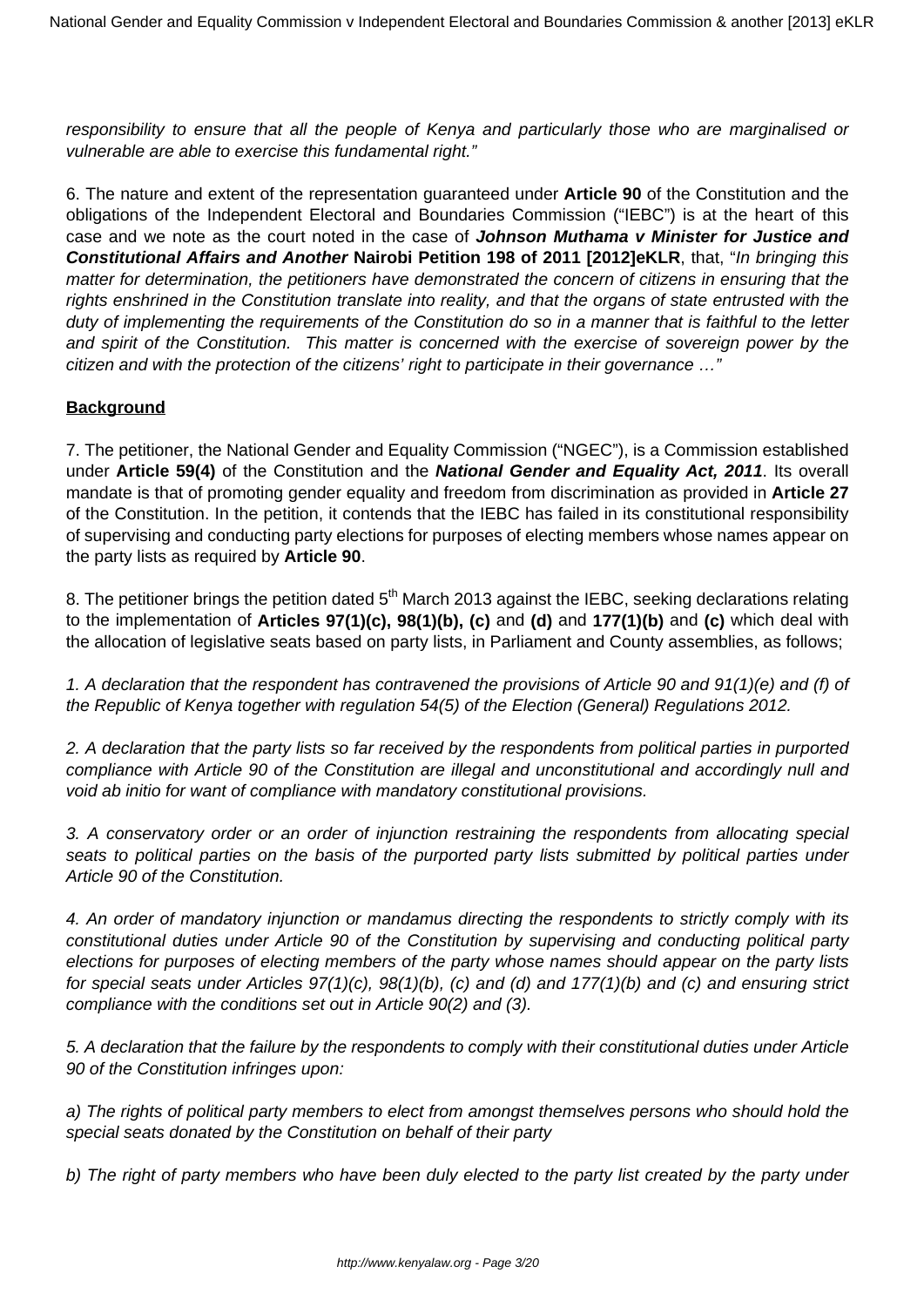Article 90 of the Constitution to have their chances of eventually occupying the said special seats determined by the party members through the exercise of universal suffrage rather than by the party chiefs through the exercise of….and/or caprice

c) The right of Kenyan citizens to have the constitution implemented fully both in its letter as well as spirit

d) The right of persons whose interests are sought to be protected through the special seats donated by the Constitution vide Article 97(1)(c), 98(1)(b) and (d) and 177(ii)(b) and (c) to have those interests securely protected.

6. That the Honourable court be pleased to issue the following declarations, orders, directions and writs as may be necessary to safeguard and prevent the violation of Article 90 and 91(e) and (f) of the Constitution of the Republic of Kenya.

7. That the costs consequent upon this application be borne by the respondent.

8. All such other orders that this Honourable court shall deem just.

9. The petitioner's case is in material respects supported by all the interested parties. They are all agreed that the matters for determination go to the heart of our democratic system and it was important that the Court addresses the issues raised as the IEBC had not acted in accordance with the Constitution in taking into account the interests of persons with disabilities, the youth, minorities and marginalized groups which are the kind of special interests contemplated in the Constitution and which require representation in Parliament and the County assemblies.

10. The IEBC, supported by the Attorney General, denies that it failed to follow the Constitution in the manner it conducted and supervised the election of seats referred to in **Article 90**. It states that it complied with the Constitution by setting guidelines for the generation of party lists and that the ultimate responsibility for the generation of those lists was with the political parties in accordance with the **Political Parties Act (Act No. 11 of 2011)**.

11. The amici curiae, Katiba Institute ("KI") and the Kenya National Commission on Human Rights ("KNCHR") filed written submissions and made oral arguments necessary to assist the court come to a fair and just conclusion of the matter.

12. Broadly speaking these arguments set the scene for determination of the issues at hand.

#### **The Constitutional and legal provisions**

13. Before we proceed to consider the case and in order to put the case in context, we think it is important to set out the provisions of **Article 90** which deal with **"Allocation of Party list seats"** and it provides as follows;

90. (1) Elections for the seats in Parliament provided for under Articles 97(1) (c) and 98 (1) (b), (c) and (d), and for the members of county assemblies under 177 (1) (b) and (c), shall be on the basis of proportional representation by use of party lists.

(2) The Independent Electoral and Boundaries Commission shall be responsible for the conduct and supervision of elections for seats provided for under clause (1) and shall ensure that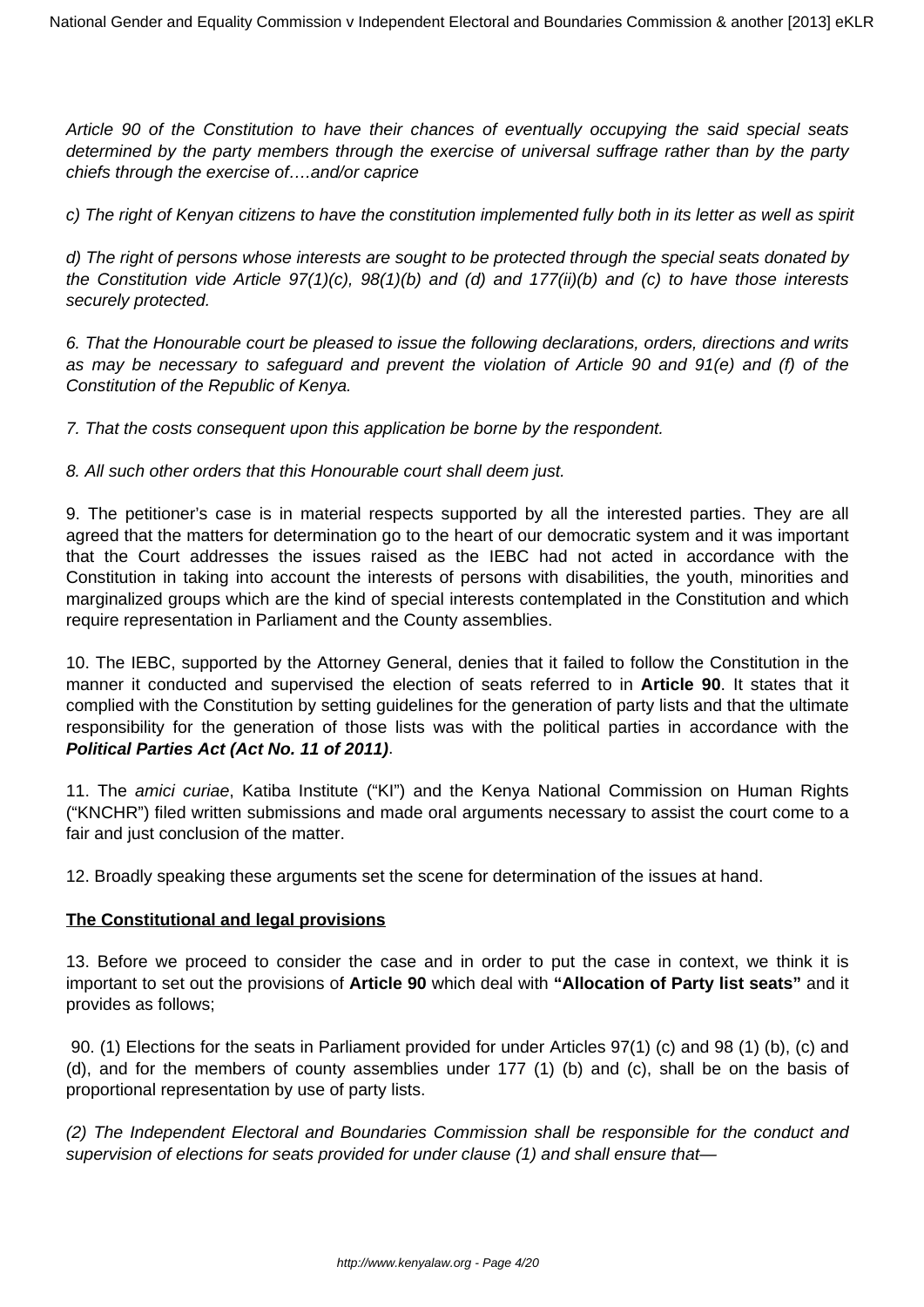(a) each political party participating in a general election nominates and submits a list of all the persons who would stand elected if the party were to be entitled to all the seats provided for under clause (1), within the time prescribed by national legislation;

(b) except in the case of the seats provided for under Article 98 (1) (b), each party list comprises the appropriate number of qualified candidates and alternates between male and female candidates in the priority in which they are listed; and

(c) except in the case of county assembly seats, each party list reflects the regional and ethnic diversity of the people of Kenya.

(3) The seats referred to in clause (1) shall be allocated to political parties in proportion to the total number of seats won by candidates of the political party at the general election.

14. The relevant provision regarding membership to the National Assembly is dealt with by **Article 97(1)(c)** which states as follows;

**97.** (1) The National Assembly consists of  $-$  (c) twelve members nominated by parliamentary political parties according to their proportion of members of the National Assembly in accordance with Article 90, to represent special interests including the youth, persons with disabilities and workers.

15. **Article 98 (1)(b)(c) and (d)** deals with members elected on the basis of party lists to the Senate and it provides as follows;

**98.** (1) The Senate consists of—

(b) sixteen women members who shall be nominated by political parties according to their proportion of members of the senate elected under clause(a) in accordance with Article 90;

(c) two members, being one man and one woman, representing the youth;

(d) two members, being one man and one woman, representing persons with disabilities; and

16. **Article 177(b)** and **(c)** dealing with members elected on the basis of party lists to the County assembly states as follows;

**177.** (1) A county assembly consists of—

(b) the number of special seat members necessary to ensure that no more than two-thirds of the membership of the assembly are of the same gender;

(c) the number of members of marginalised groups, including persons with disabilities and the youth, prescribed by an Act of Parliament; and

17. The provisions of **Article 90** are given effect by the provisions of **Part III** of the **Elections Act (Act No. 24 of 2011)** particularly **sections 34** to **37** of the Act titled, **"Nomination of party lists."** Apart from re-stating the provisions of the Constitution, these provisions provide how the party lists are to be compiled. **Section 35** of the **Elections Act, 2011** states that, "A political party shall submit its party list to the Commission on the same day as the day designated for submission to the Commission by political parties of nomination of candidates for an election before the nomination of candidates under Article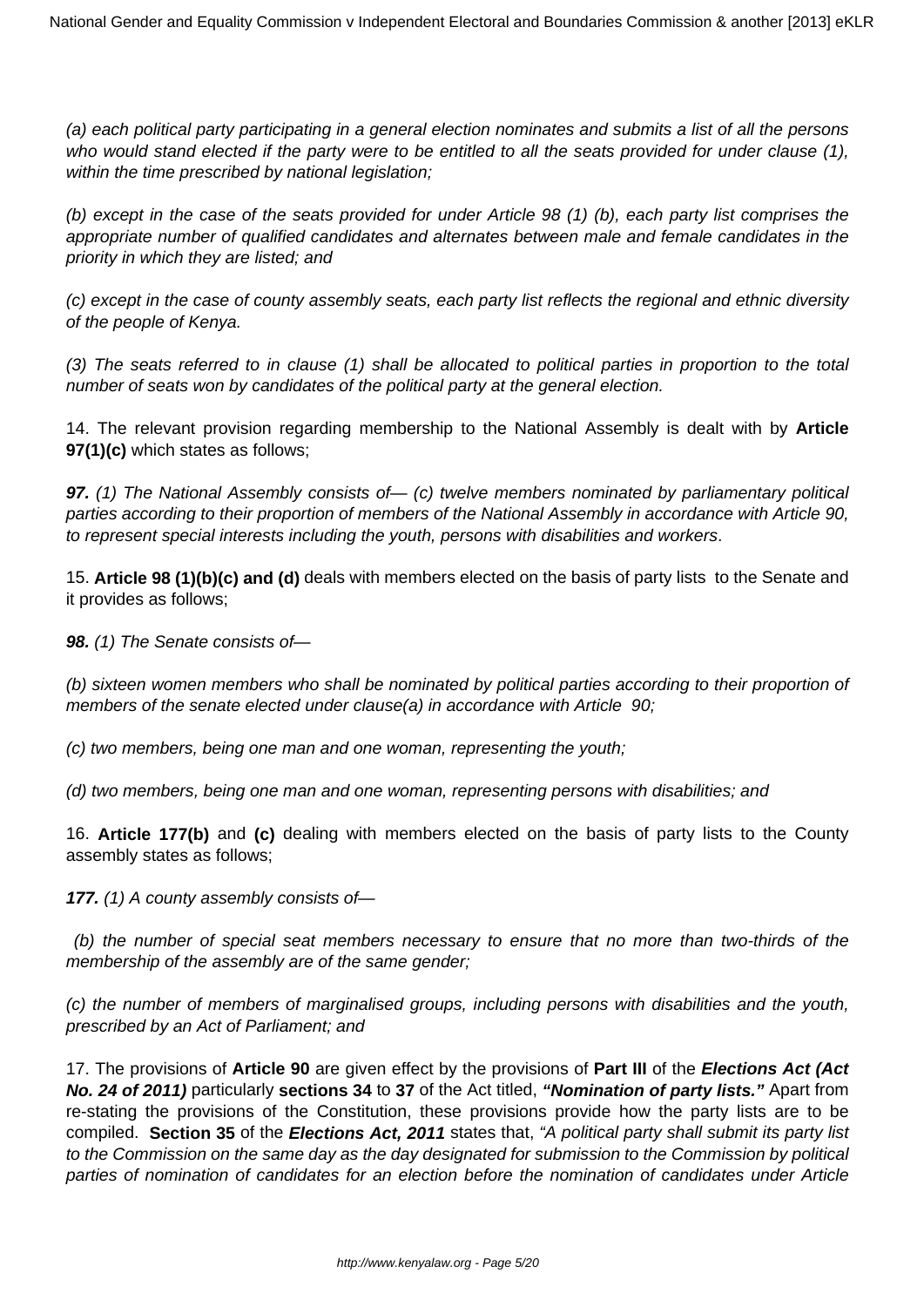97(1)(a) and (b), 98(1)(a) and 177 (1)(a) of the Constitution."

### **Issues for determination**

18. After the petition was filed, we heard the application for conservatory orders and by a ruling dated  $25<sup>th</sup>$  March 2013, we issued a conservatory order in the following terms, "[W]e order that pending the hearing and determination of the petition the Independent Electoral and Boundaries Commission (IEBC) shall not gazette the nomination of County Assembly Representatives based on the Party Lists submitted to it by Political Parties." We declined to issue conservatory orders affecting the party list seats to the Senate and National Assembly. We shall deal with the latter point later in the judgment.

19. We thereafter directed the parties to file their respective depositions and written submissions. We also heard oral submissions by the parties' advocates. We believe that this matter concerns the interpretation of **Article 90** of the Constitution and its application to the manner in which party lists are constituted.

20. Although the parties raised various issues for determination, we shall address following issues which we have framed;

a) What is the responsibility of the IEBC in the creation of party lists by political parties under **Article 90**"

b) Who are the qualified candidates for nomination to the special seats created under **Articles 97(1)(c), 98(1) (c)** and **(d)** and **177(1)(b)** and **(c).**

c) Did IEBC comply with its responsibility to supervise and conduct the election for special seats under **Article 90**"

d) If the answer to (c) is negative, what reliefs should the Court grant"

#### **General Principles**

21. All the parties addressed us on principles of interpretation of the Constitution applicable to this case.

22. In dealing with the task at hand, this Court is enjoined to be guided by the provisions of **Article 259(1)** which provides that the Constitution shall be interpreted in a manner that promotes its purpose, values and principles, advances the rule of law and the human rights and fundamental freedoms in the Bill of Rights and permits development of the law and contributes to good governance. **Article 259(1)** commands a purposive approach to interpretation of the Constitution. Purposive interpretation was explained by the Supreme Court of Canada in the case of **R v Big M Drug Mart Limited [1985] 1 SCR 295 at para. 116, 117** where the Court stated, "*[T]he proper approach to the definition of rights and* freedoms guaranteed by the Charter was a purposive one. The meaning of a right or freedom guaranteed by the Charter was to be ascertained by an analysis of the purpose of such a guarantee; it was to be understood, in other words, in the light of the interests it was meant to protect. ...... [T]his analysis is to be undertaken, and the purpose of the right or freedom in question is to be sought by reference to the character and the larger objects of the Charter itself, to the language chosen to articulate the specific right or freedom, to the historical origins of the concepts enshrined, and where applicable, to the meaning and purpose of the other specific rights and freedoms with which it is associated within the text of the Charter. The interpretation should be ……….. a generous rather than a legalistic one, aimed at fulfilling the purpose of the guarantee and securing for individuals the full benefit of the Charter's protection. At the same time it is important not to overshoot the actual purpose of the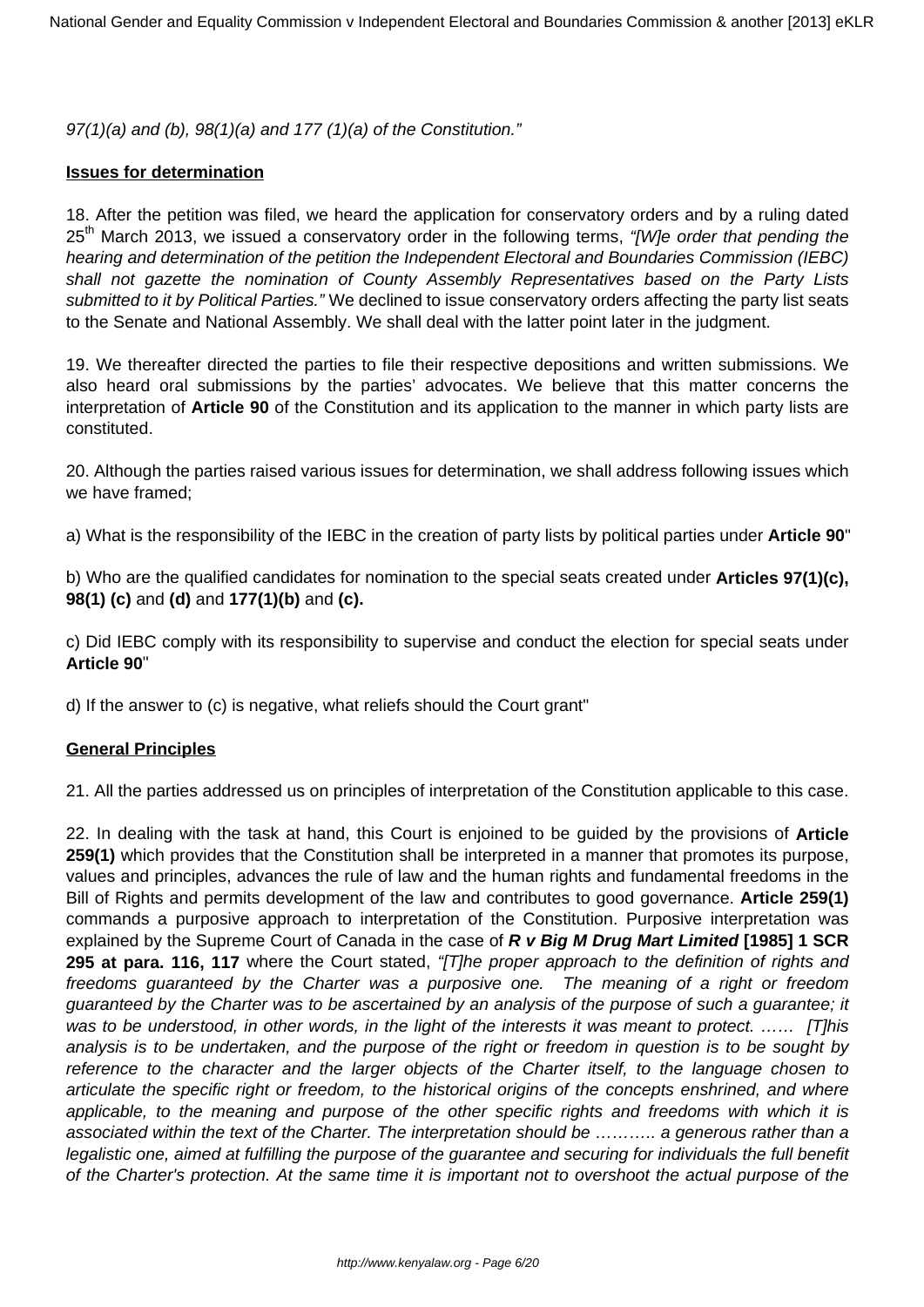right or freedom in question, but to recall that the Charter was not enacted in a vacuum, and must therefore …….. be placed in its proper linguistic, philosophic and historical contexts."

23. Our Supreme Court in **Re The Matter of the Interim Independent Electoral Commission Constitutional Application No. 2 of 2011** at para. 51 adopted the words of Mohamed A J in the Namibian case of **State v Acheson 1991(20 SA 805 (Page 813)** where he stated that, "The Constitution of a nation is not simply a statute which mechanically defines the structures of government and the relationship government and the governed. It is a mirror reflecting the "national soul" the identification of ideas and ..... aspirations of a nation, the articulation of the values bonding its people and disciplining its government. The spirit and tenor of the Constitution must, therefore preside and permeate the process of judicial interpretation and judicial discretion."

24. Apart from complying with the stipulation that the Constitution must be given full life, it is also our duty in considering this matter to give effect to the Constitution as a whole. The various provisions that govern the electoral process must therefore be read together in a manner that gives full effect to the purposes of the Constitution. We fully adopt the principle of harmonization set out in the case of **Centre for Rights Education and Awareness (CREAW) and Others v The Attorney General Nairobi Petition No 16 of 2011 (Unreported)** where the Court, quoting other decisions, stated that, "In interpreting the Constitution, the letter and the spirit of the supreme law must be respected. Various provisions of the Constitution must be read together to get a proper interpretation." (see also **Tinyefuza v The Attorney General Constitutional Appeal No. 1 of 1997 (Unreported)** and **Olum v Attorney General of Uganda** (2002) 2 EA 508).

25. In addition to these principles outlined, counsel for the parties, referred us to international law and treaties that underpin fundamental rights and freedoms of women, the youth, persons with disabilities and marginalised persons within the political process. International law and instruments which Kenya has ratified now have the force of law in Kenya by dint of **Article 2(5)** and **(6)** and must be given effect.

26. Mr Chigiti, learned counsel for the Kenya Paraplegic Association, the 3<sup>rd</sup> interested party, referred us to several international instruments for example the **African Charter on Elections, Democracy and Governance**. **Article 3(7)** of that Charter provides that State Parties shall adopt legislative and administrative measures to guarantee the rights of women, ethnic minorities, migrants, people with disabilities, refugees and displaced persons and other marginalized and vulnerable social groups. **Article 31(1)** provides that State Parties shall promote participation of social groups with special needs, including the Youth and people with disabilities, in the governance process. Although Kenya has not ratified this Charter, it is persuasive authority for the principles it outlines.

27. **Article 5 (2)** of the **Convention of The Rights of Persons With Disabilities** provides that States Parties shall prohibit all discrimination on the basis of disability and guarantee to persons with disabilities equal and effective legal protection against discrimination on all grounds. **Article 29** provides that States Parties shall guarantee to persons with disabilities political rights and the opportunity to enjoy them on an equal basis with others, and shall undertake to ensure that persons with disabilities can effectively and fully participate in political and public life on an equal basis with others, directly or through freely chosen representatives, including the right and opportunity for persons with disabilities to vote and be elected.

28. Ms Chelangat, learned counsel for the Federation of Women Lawyers - Kenya, the  $2^{nd}$  interested party, emphasised the international instruments that underpin the rights of women. **The Convention on the Elimination of All Forms of Discrimination Against Women (CEDAW)** which prohibits discrimination against women. **Article 7(b)** of the Convention obliges State parties to take all appropriate measures to eliminate discrimination against women in political and public life and to ensure that women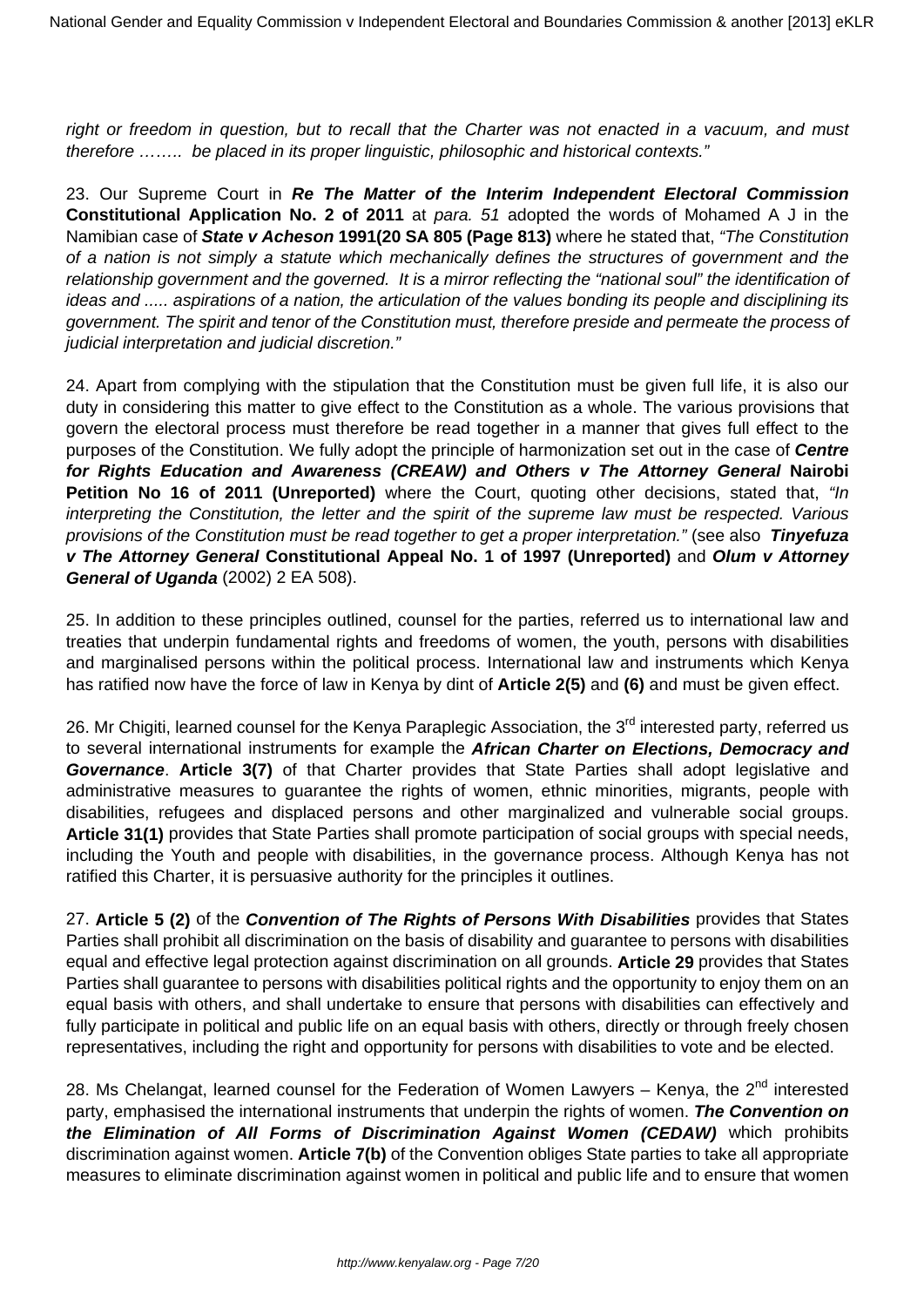have, on equal terms with men, the right to participate in the formulation of public policy and hold office and perform all public functions at all level of government.

29. **The Protocol to the African Charter on Human and Peoples Rights on the Rights of Women in Africa (Maputo Protocol)** relates to women's right to participate in the political and decision making process. It obliges State parties to take specific positive action to promote active participation of women in political life including ensuring that there is increased and effective representation and participation of women at all levels of decision making.

30. These principles we have set out provide the milieu in which the issues in this matter will be considered.

#### **What is the responsibility of the IEBC under Article 90 of the Constitution**

31. The first issue we have framed deals with the nature and extent of the IEBC's responsibility in the creation of party lists and more particularly its responsibility to conduct and supervise elections under **Article 90(2)**. In answering this question, the meaning of "election" used in the Article must be understood.

32. The petitioner's case is that **Article 90(1)** postulates an election at the party level which election culminates in the generation of political party lists. It contends that **Article 90** obliges the IEBC to conduct and supervise the party electioneering process for the special seats and it is this obligation that IEBC contravened.

33. Thus the petitioner submits that **Articles 88(4)** as read with **Article 90(2)** imposes a constitutional obligation on IEBC to "conduct and supervise" elections for special seats and ensure that the letter and spirit of the Constitution is met. The petitioner avers that IEBC failed to conduct and supervise the election for special seats as provided under **Article 90** but that it received political party lists which had not been prepared in accordance with **Article 90.**

34. Mr Arwa, learned counsel for the petitioner, argued that **Article 90** required the political parties to hold elections to choose their members to be placed on their party lists as well as the precise position or location on the said lists because priority is given to those on the top of the lists. He further submitted that to hold otherwise would amount to eliminating the element of democratic competition for the limited seats available and that would be contrary to the national values and principles of governance articulated in **Article 10**. The petitioner avers that IEBC failed to ensure that elections which were the primary criterion for the creation of party lists were carried out. Counsel submitted that the argument by the IEBC that there were serious logistical and other challenges was not a reason to lower the constitutional standard and requirement for such elections.

35. The petitioner's position then is that **Article 90(2)** imposes on the IEBC the obligation to conduct and supervise elections for the seats provided under **Article 90(1)** and as such IEBC must work out a mechanism for ensuring strict compliance with its constitutional mandate rather than citing logistical difficulties. Counsel emphasised that the provisions of the Constitution are clear and unambiguous and the words of **Article 90(2)** must be given the clear and ordinary meaning. He referred to the case of **Attorney General of Tanzania v Rev. Christopher Mtikila [2010] 2 EA 13** where the Tanzania Court of Appeal observed that, "The Court can never disregard clear words of a provision of the Constitution. That will cause anarchy."

36. In order to understand the meaning of "elections," APDK urges the Court to read the Constitution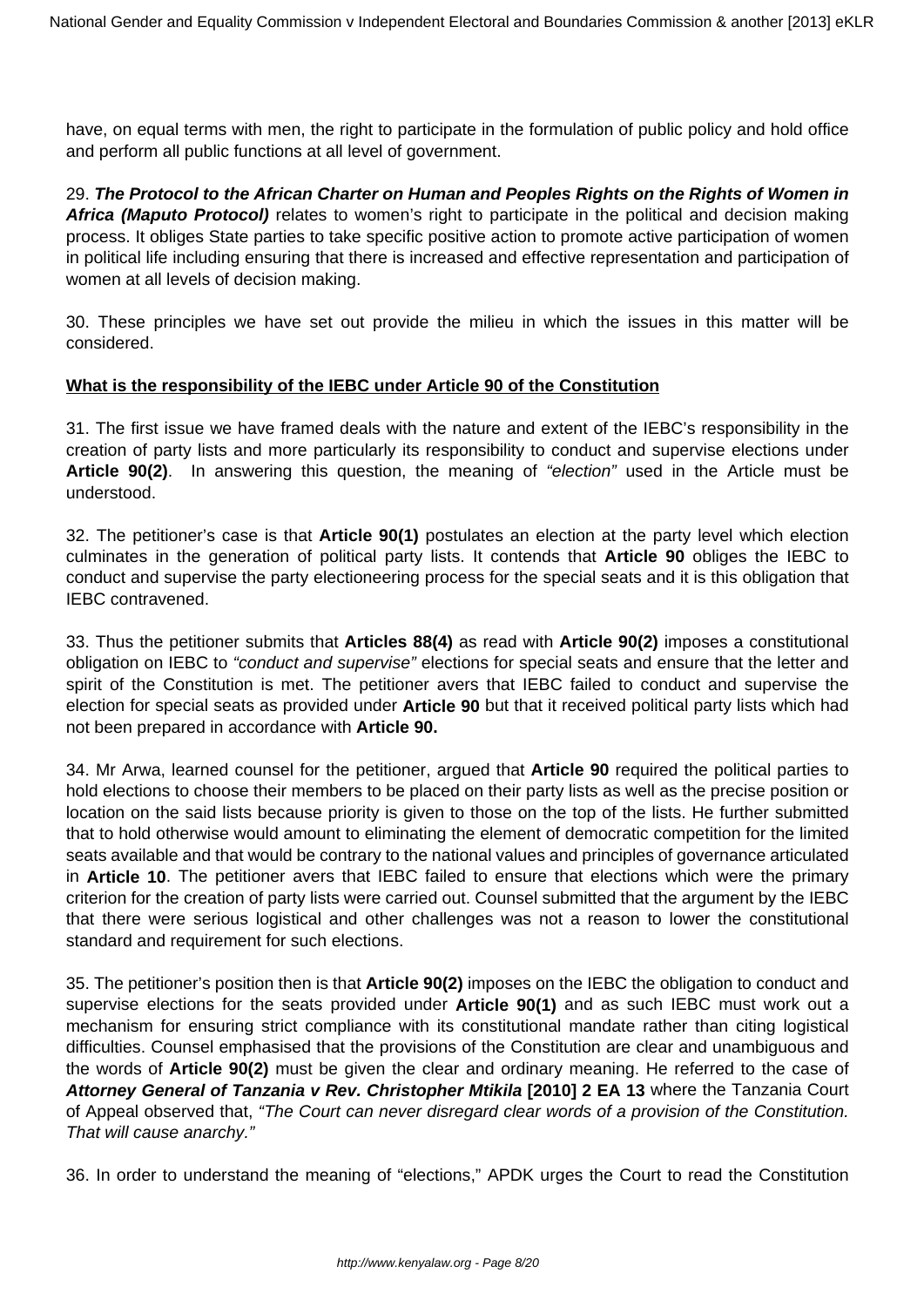and the law relating to elections particularly **section 34 (1)** and **(10)** of the **Elections Act, 2011** to press the point raised by the Petitioner that **Article 90 (2) (a)** deserves special attention. It submitted that there is no definition of "election" or "elected" or "elect" in the Constitution and the **Elections Act, 2011** defines "election" to mean 'a presidential, parliamentary or county election and includes a by-election".

37. APDK submits that the "Elections for the seats in Parliament" referred to in **Article 90(1)** are parliamentary and county elections in the proper and purposive sense of the word. It states that these elections include elections conducted by political parties at the time of a General election to "fill" all the relevant seats under **Article 90(1)** and the IEBC is responsible for the conduct and supervision of those elections.

38. APDK further submits that if the elections are not held at all or not held in accordance with **Article 90** under the auspices of IEBC in order to satisfy the conditions of **Article 90**, and in particular **Article 90(2)** then they contravene the Constitution and are invalid pursuant to **Article 2**.

39. Mr Mwenesi, learned counsel for APDK, submitted that the Constitution and the statutes are drafted on the assumption that there is interplay of the relevant provisions and that the elections being referred to in **Chapter Seven** on the Representation of the People are elections ordinarily so-called. APDK noted that the natural and ordinary meaning of elections is to be found in **Black's Law Dictionary** which refers to an "Election" as the exercise of a choice or selection by electors, while 'appointment' refers to a choice or selection by an individual." According to ADPK then, the responsibility of the IEBC to conduct and supervise election cannot be denied and must be read to mean that IEBC ensures that the elections are actually held and stands in a supervisory, "mnyapara-like" role to ensure that each political party has elected all the persons who "would stand elected if the party were entitled to all the seats" under **Article 90 (1)**.

40. The position taken by IEBC, and supported by the Attorney General, is that the persons in the party lists under **Article 90** are persons who would stand elected if the party were to be entitled to all the seats provided under **Article 90(1)**. It submits that **Article 90(2)** deems the persons who will be nominated by the IEBC from the various party lists as allocated under **Article 90(3)** of the Constitution to be **"elected."**

41. Mr Mungai, learned counsel for the IEBC, submits that the word **"elected"** as used in **Article 90** does not have the meaning of universal suffrage and that the persons who will be deemed elected for the seats under **Article 90**, will only be so deemed after the completion of the General elections and thereafter allocation of the seats to political parties is made in proportion to the total number of seats won by candidates of a political party at the General elections. In his submission, counsel noted that it is not every person nominated by political parties in their party lists is or will be deemed elected under **Article 90** and that some political parties which participated in the General election and which submitted their party lists to the IEBC under **Article 90(2)** will not have any person in the submitted party lists deemed elected once the allocation under **Article 90(3)** is done. IEBC asserts that the election under **Article 90** is the allocation of the seats to the political parties by the IEBC. The allocation must thereafter be made in the order of their position in the party lists and ensuring, inter-alia, gender equity.

42. The IEBC contends that **Article 90(2)** is clear that it is the duty of political parties participating in the General election to prepare and submit party lists. It relies on **Regulation 88(1)** of **the Election (General) Regulations, 2012 ("the General Regulations")** which provides that party lists shall be prepared in accordance with the nomination rules of political parties. Counsel further noted that it has not been shown, or even alleged, that any of the political parties that participated in the General elections held on the 4<sup>th</sup> March 2013, breached their nomination rules in preparing and forwarding their party lists to the IEBC.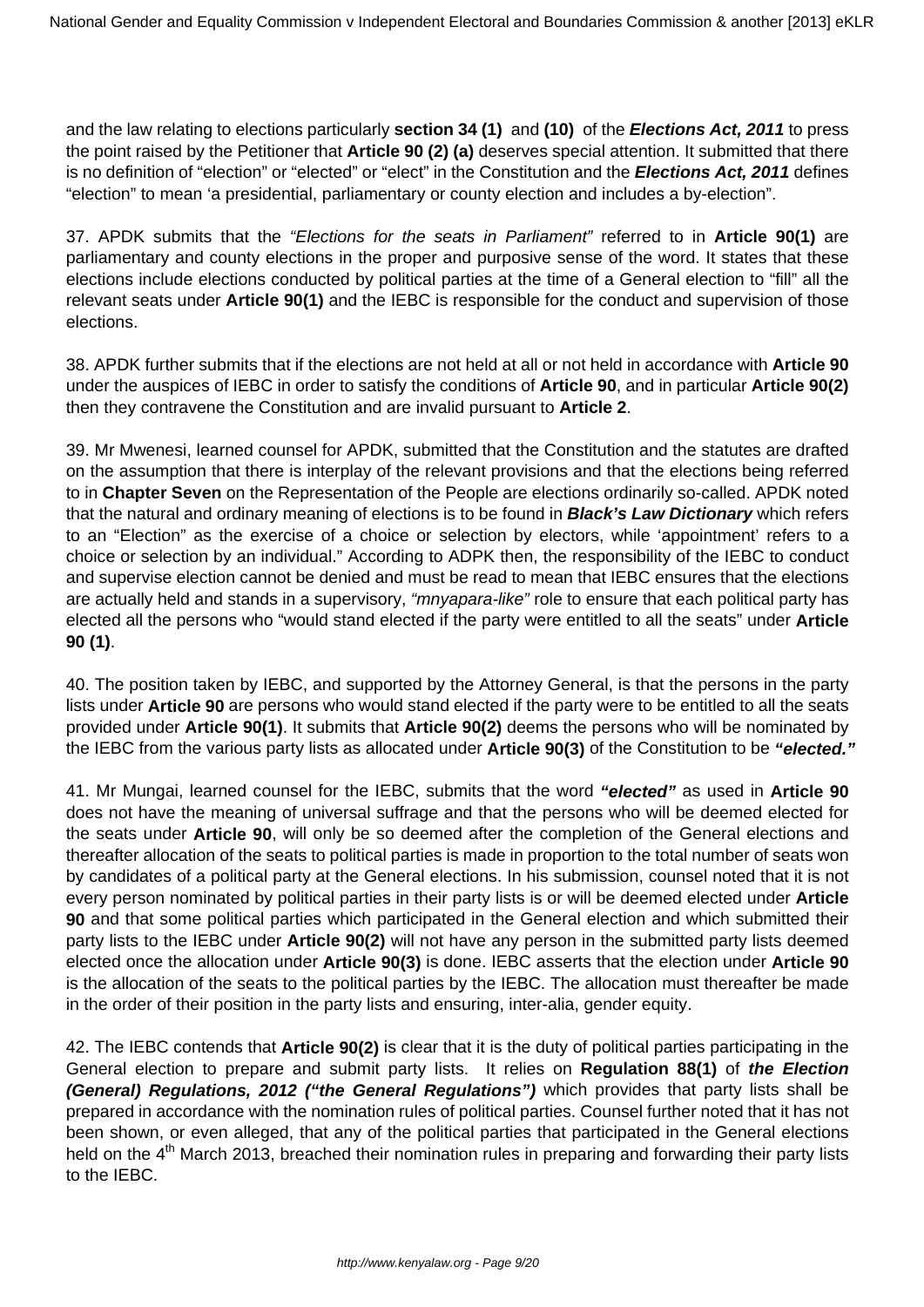43. The 1<sup>st</sup> amicus curiae, KI, in its written brief and through the submission of its learned counsel. Ms Menya, addressed the issue of the methodology for nomination and election of party list members to the National Assembly, Senate and County assemblies in its written brief. KI disagrees with the petitioner's position on the role of the IEBC and submits that the IEBC is, "responsible for the conduct and supervision of elections for seats" in **Article 90(1),** and it is not responsible for any election for the party lists. KI argues further that had the drafters intended that the IEBC be responsible for internal party elections for the lists, the law would have been clear that the election referred to were internal party elections and were for places on the lists and not for seats. KI contended that even though political parties are required to have democratic processes in accordance with **Article 89(1)(d)**, there is no indication that the IEBC is responsible for conducting elections within parties for individual candidates.

44. In our view, the word "elections" in **Article 90** must be read in light of the context in which it appears in the Constitution and other provisions governing elections. We therefore agree with the position taken by the respondents and KI that the word "elections" in **Article 90** does not refer to internal party elections for positions on the party lists. As the opening title suggests, **Article 90** deals with the allocation of party seats. It is the allocation of those party seats that results in an election of the party members based on the lists submitted by the political parties to the IEBC.

45. We therefore find and hold that **Article 90(2)** does not deal with elections leading to the constitution of party lists nor concern itself with the manner in which parties come up with the names on the lists. How the election of persons on the list is carried out is a matter entirely within the mandate of the respective political parties. It is for this reason that **regulation 55 (1)** of **the General Regulations** provides that, **"The party list contemplated under regulation 54 [the lists under Article 90(1) of the Constitution] shall be prepared in accordance with the rules of the political party."** Furthermore, **paragraph 19** of the **Second Schedule** to the **Political Parties Act (Act No. 11 of 2011)** requires every party to have, **"nomination rules and regulations with respect to elections of the party and rules governing the preparation of party lists."** 

46. Despite what we have stated, we agree with the submission by Mr Lando, learned counsel for KNCHR, that the process of developing the party lists must at a minimum, bear the hallmarks of a democratic, transparent and participatory process. Although the parties have submitted at length on what constitutes an election within a political party, we do not think that this issue falls for consideration in this case as this matter concerns the conduct of the IEBC with regard to party lists and not that of the political parties.

47. Having found that the election contemplated in **Article 90** does not involve or contemplate the direct involvement of the IEBC in the preparation of party lists, it follows that the extent of IEBC's duty to conduct and supervise elections for seats provided under **Article 90(1)** must be determined in this light.

48. The ordinary meaning of the word conduct can be found in **Concise Oxford English Dictionary, 2011** as, "directing or managing something." While supervise means, "observe and direct the execution of (a task or activity) or the work of a person)." Given our finding on the meaning of "election" for purposes of **Article 90**, it follows that the "directing or managing" of the election must be in reference to the lists submitted by the political parties.

49. The role of IEBC in conducting and supervising the elections of seats is located in the context of the **Article 90** which are given effect by the provisions of the **Elections Act, 2011. Sections 35, 36** and **37** provide a framework for the implementation of **Article 90**. The IEBC is obliged, in accepting party lists, to ensure that the provisions of the statute are adhered to. **Regulation 55(2)** of **the General Regulations** also empowers the IEBC to ensure that the party lists comply with the requirements of the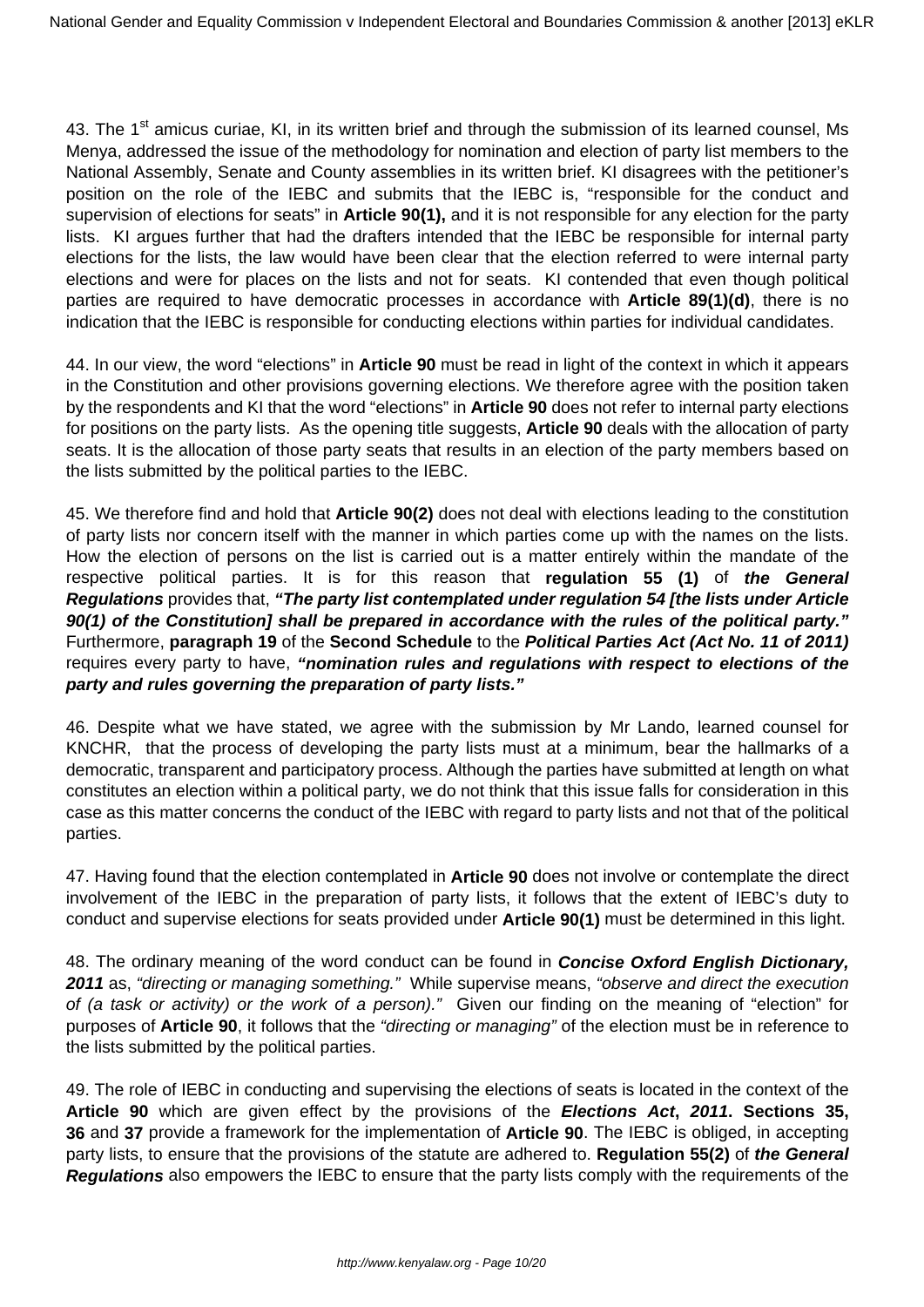Constitution, the **Elections Act, 2011** and the **General Regulations**.

50. **Section 34(6)** of the **Elections Act, 2011** specifically provides that, "The party lists submitted to the Commission under this section shall be in accordance with the Constitution or nomination rules of the political party concerned." This role does not extend to directing the manner in which the lists are prepared as these are matters within the jurisdiction of the parties but in considering the lists, the IEBC must nevertheless be satisfied that the lists meet constitutional and statutory criteria. We would hasten to add that in the event there is a dispute in the manner in which the parties conduct themselves in conducting their internal elections then recourse may be had by the aggrieved party members, inter-alia, to the Political Parties Disputes Tribunal established under **section 39**, **Part VI** of the **Political Parties** Act, 2011 or to the High Court in appropriate circumstances.

#### **Candidates qualified for nomination under Articles 97(1)(c), 98(1) (c) and (d) and 177(1)(b) and (c).**

51. As we have held above, the responsibility of the IEBC to conduct and supervise elections under **Article 90(2)** includes the duty to confirm that the persons listed therein are duly qualified for election. The petitioner's grievance is that the only condition that the IEBC met was that the political parties complied with the time limit for submission of the party lists. It argues that IEBC failed to ensure that lists contained the appropriate number of qualified candidates; that gender parity was achieved by alternating male and female candidates and except for County Assembly seats, that the party lists reflected regional and ethnic balance.

52. The petitioner further avers that the IEBC had a duty to determine and give guidance to political parties on the following questions;

a) Who is a qualified candidate within the meaning of **Article 90(2)(b)**"

b) What is meant by "regional" diversity within the meaning of **Article 90(2)(c)** and which, as between regional and ethnic diversity, prevails over the other"

c) What is a "special interest" within the meaning of **Article 97(1)(c)** and who is a "youth", "person with disability" or "worker""

d) Who is a member of "marginalized group" within the meaning of **Article 177(1)(c)**"

53. The petitioner submits that the IEBC abdicated its responsibility by failing to deal with the issues outlined above and give guidance to political parties. The petitioner seeks the court's guidance on the questions it has framed above and submits that the court should be guided by the principles spelt out in **Njoya and Others v Attorney General and Others [2004] 1 EA 194**, **159**, where the Court observed that, "The Constitution of Kenya which is the supreme law of this country is the will of the people or the mandate they give to indicate the manner in which they ought to be governed."

54. The petitioner submits that its position is underpinned by the fact that the Constitution recognises that various categories of people face challenges that may not enable them compete favourably for elective positions. It is for this reason that special seats are created by **Articles 97(1)(c)**, **98(1)(b)(c)** and **(d)** and **177 (1)(b)** and **(c)**. Mr Arwa submits in this regard the special interests referred to in these provisions must be those of people who would not otherwise find representation and in support of this position, referred to the case of **San Antonio School District v Rodrigues (1973) 411 US 29**. In that case the United States Supreme Court stated that, "(A class of people) saddled with such disabilities (economic, social, political or otherwise) or subject to such a history of purposeful unequal treatment or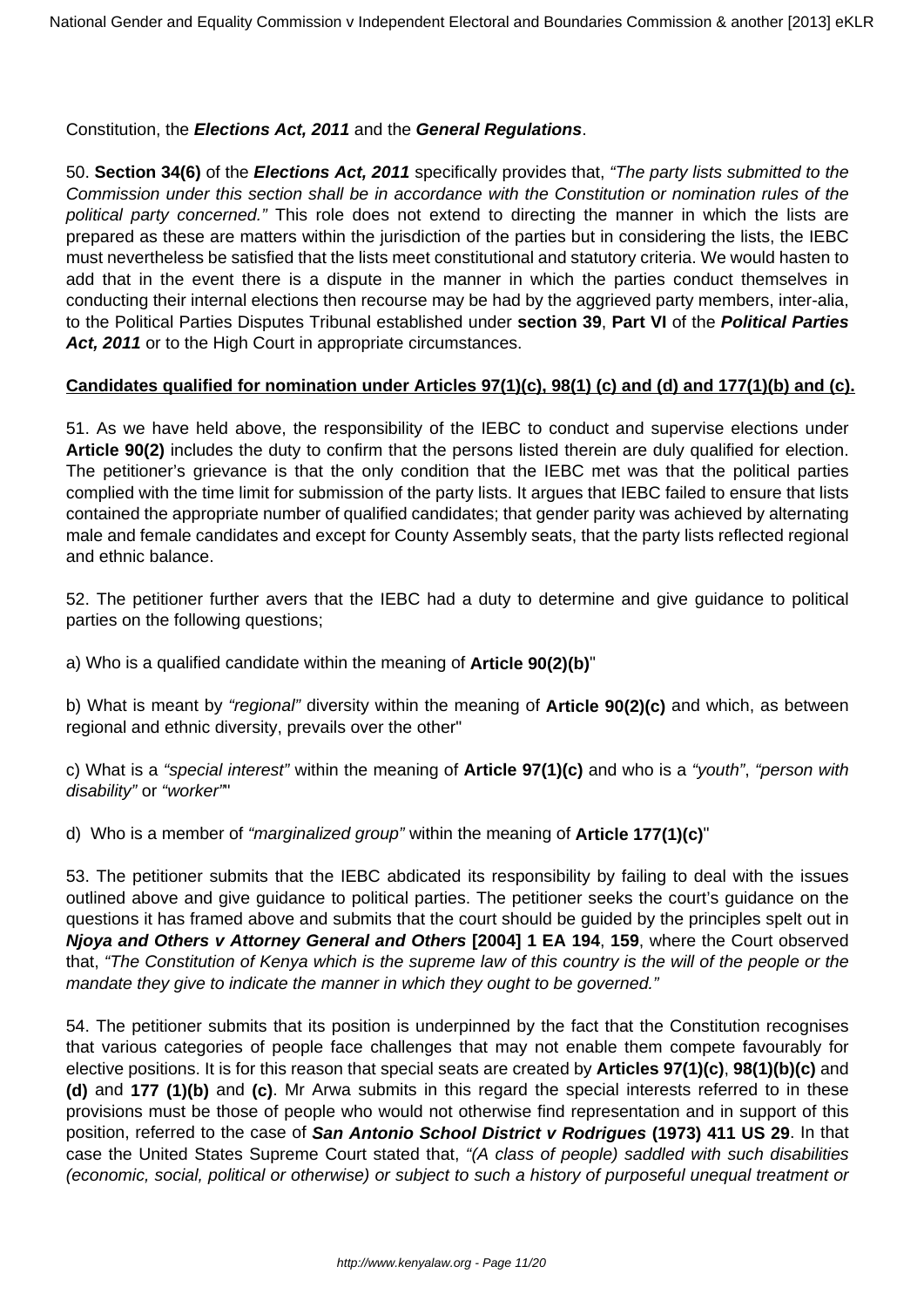relegated to such a position of political powerlessness as to command extraordinary protection from the majoritarian political process."

55. Learned counsel for APDK, Mr Mwenesi, submits that the rights of persons with disabilities must be jealously guarded and protected particularly where the Constitution envisages a minimum representative percentage of persons with disabilities in the Assemblies at both levels of Government. He urged the court to bear in mind the struggle for minorities and persons with disabilities and other vulnerable groups to have constitutional recognition in Kenya.

56. The other parties and amici curiae cited the case of **Rangal Lemeiguran v Attorney General Nairobi HC Misc. Civil App. 305 of 2004 [2006] eKLR** where the High Court considered the meaning of "special interest group" in light of **section 33** of the former Constitution and observed that, "Although the Constitution does not define special interests contemplated by section 33(1) they include interests which have not been taken care of by the election process and which are vital to the effectiveness of democratic elections in terms of adequate representation for all – in a democracy. In other words the special interests mean those interests which normal electioneering process has failed to capture and represent."

57. The petitioners and the interested parties have filed submissions and depositions demonstrating that the lists submitted by the political parties do not comply with the provisions of the Constitution and why it is necessary for the Court to set the parameters necessary for assessment of such lists.

58. In giving this guidance, the question brought to the fore is the nature of interests to be borne in mind when considering party lists. In **Article 97(1)(c)** the members nominated represent "special interests." **Article 97(1)(c)** states that, "The National Assembly consists of – (c) twelve members nominated by parliamentary parties according to their proportion of members of the National Assembly in accordance with Article 90, to represent special interests including the youth, persons with disabilities and workers."[Emphasis ours]

59. **Article 177(1)(b)** and **(c)** deal with representation in the County assemblies. Two categories of seats are recognised; the gender top-up seats and the seats for marginalised groups. **Article 177(1)(b)** provides for special seats necessary to ensure that no more than two-thirds of the membership of the County assembly are of the same gender while **177(1)(c)** provides for "members of marginalised groups, including persons with disabilities and the youth, prescribed by an Act of Parliament."

60. Additional statutory obligations are imposed by **section 7** of the **County Government Act, 2012** which provides that;

7. (1) In addition to the members who are elected under Article 177 (a), or nominated under Article 177 (b) of the Constitution, a county assembly shall comprise

- (a) six nominated members as contemplated in Article 177 (c) of the Constitution; and
- (b) the speaker, who is an ex officio member elected in accordance with Article 178 of the Constitution.
- (2) The political party nominating persons under subsection (1) shall ensure that
- (a) **community and cultural diversity of the county** is reflected in the county assembly; and
- (b) there is **adequate representation to protect minorities** within the county in accordance with Article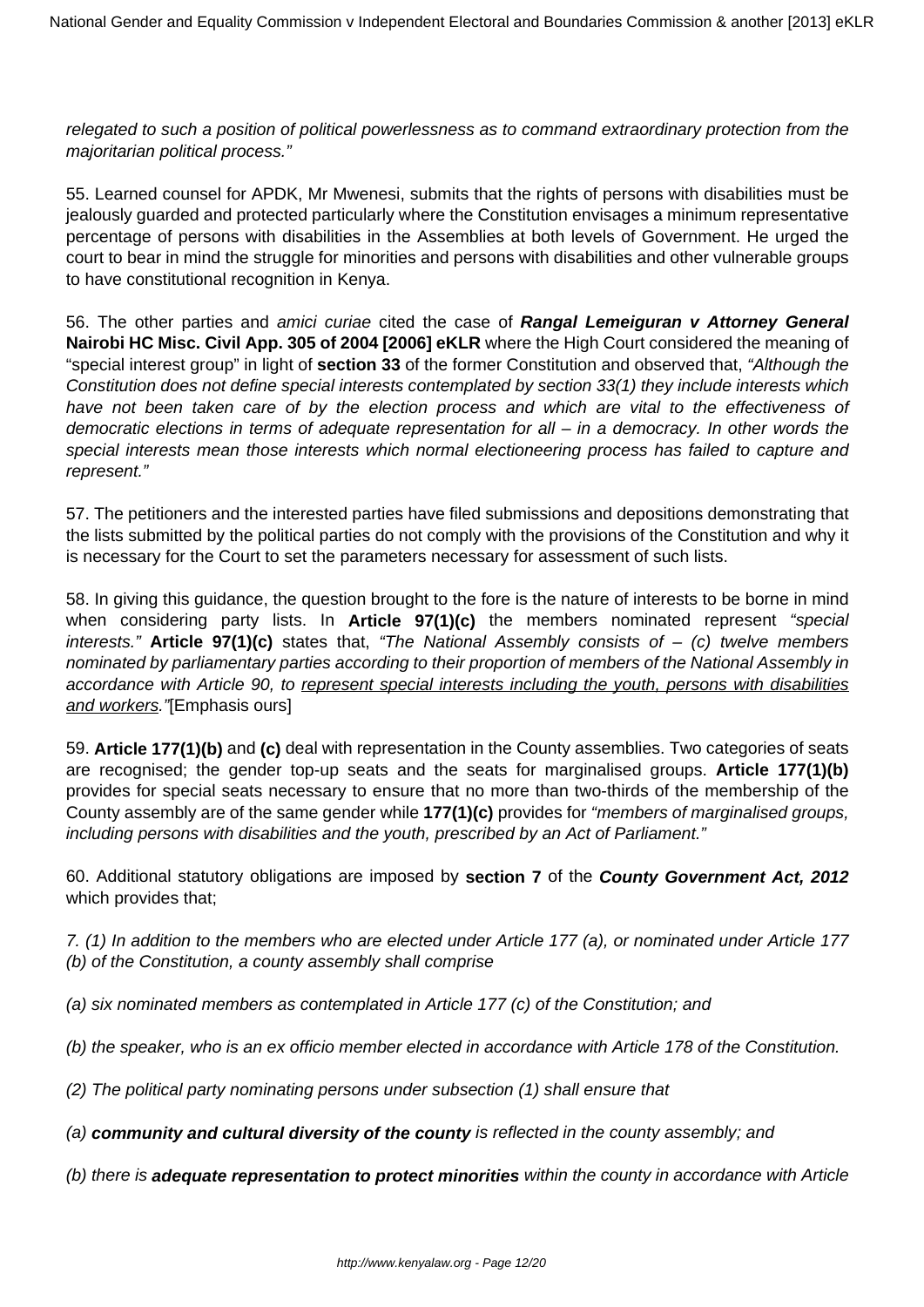#### 197 of the Constitution.

(3) The number of members nominated under subsection 1(a) shall be reviewed to accord with the number of Wards determined by the Independent Electoral and Boundaries Commission under section 27(3)(a). [Emphasis ours]

61. These provisions impose on the IEBC an obligation to ensure that the lists submitted by the parties also comply with the Constitution and with statutory provisions that promote the rights of persons with disability and marginalised groups and generally promote community and cultural diversity within the County. The petitioner and the interested parties state that although the IEBC issued formal guidelines, it failed to give guidelines as to the qualifications of candidates necessary to meet the constitutional criteria. The parties have asked us to define each of the terms applicable as the IEBC failed to do so in its guidelines.

62. The position of the IEBC is that it set out guidelines in a document titled, **"Party List Formula & Rules of Submission"** which was annexed to the Supplementary Affidavit of Moses Kipkogei, a Senior Legal Officer at the IEBC and sworn on  $5<sup>th</sup>$  April 2013. We have studied the guidelines and we agree with the petitioners and interested parties that the guidelines are limited to formal requirements. The IEBC did not attempt to define or give guidelines to the terms used in the Constitution like, "special interests", "marginalized", "persons with disability" and "ethnic diversity."

63. The course adopted by the IEBC, we think, was guided by the approach adopted by the court in the case of **Micah Kigen and 2 Others v Attorney General and 2 Others Nairobi Petition No. 268 and 398 of 2012 [2012] eKLR.** In that case the court considered the definition of special interests under the provisions of **Article 97(1)(c)** and it held that, "the nature of special interests requiring representation is infinite and various and a political party must be permitted to define those interests from time to times …… any special interests may emerge in future and which the political party may consider require representation." Thus IEBC, in formulating its guidelines, left it to the parties to define the special interests and to indicate in their respective party lists the special kind of interests the person so nominated represented. Counsel for the IEBC, submitted that the IEBC ensured that the list submitted complied with the Constitution and the law. In exercising its power to supervise the list, IEBC contended that it drew the parties' attention to deficiencies in their lists and where necessary, it directed them to rectify the lists.

64. APDK and KI argue that the decision in the **Micah Kigen Case** should be revisited for several reasons. Mr Mwenesi submitted that the case was not applicable to the facts of this case because the matter in issue in that case concerned the constitutionality of particular provisions of the **Elections Act, 2011**. KI on the other hand contended that the learned judge in construing the meaning of "special interests" failed to take into account the whole context, not just of the Article in question but of the entire Constitution which suggests that the whole purpose of the provisions concerning allocation of party seats was to bring into legislative bodies voices that have been historically excluded.

65. While the parties have submitted at length on the need to define the terms such as "special interest" to give clarity to the process of nomination, we are of the view that it is not necessary to do so in this case. The Constitution imposes the primary obligation to ensure that the lists are compliant with the Constitution on the IEBC. The IEBC is required to scrutinize the lists forwarded to it to ensure that the lists comply with the Constitution, laws and regulations and in each case to ensure that the special interests are represented in the said lists.

66. In the **Micah Kigen Case** it was observed that, "[30] …. **Article 90(2) ……** bestows upon the IEBC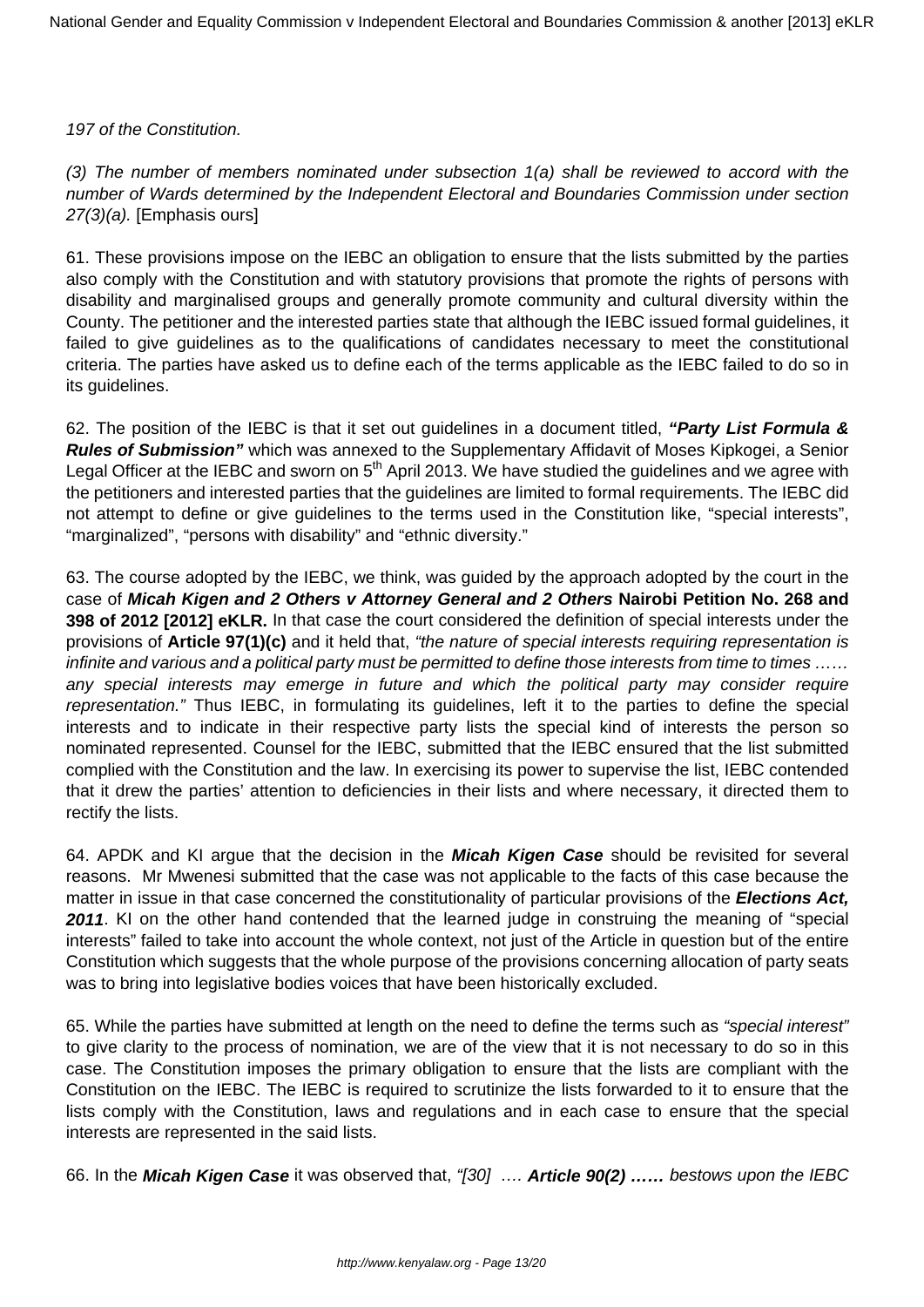the responsibility of ensuring that the party lists meet certain criteria set out in the Constitution and legislation. The Political Parties themselves, just as any other person or State organ, are bound to observe all provisions of the Constitution including those that require that the rights of minorities, youth and persons with disabilities be promoted and protected."

67. We have reflected on whether it is necessary to issue guidelines or even reconsider the findings in the **Micah Kigen Case**. We decline to do so. In the case of **Prinsloo v Van der Linde and Another 1997 (3) SA 1012 (CC))** at para 20, the Constitutional Court of South Africa warned against making sweeping statements about difficult and complex areas of equality and discrimination. The court observed that in view of the history of that country, "All this reinforces the idea that this Court should be astute not to lay down sweeping interpretations at this stage but should allow the equality doctrine to develop slowly and, hopefully, surely. This is clearly an area where issues should be dealt with incrementally and on a case by case basis with special emphasis on the actual context in which each problem arises." We fully adopt these sentiments particularly as we think that laying down definitions of the various terms that govern allocation of special seats would be limiting the authority of the IEBC to do what it is required to do under the Constitution. We also decline to take the course suggested by the petitioner as we have not had the opportunity to interrogate specific nominees or persons whose inclusion in the party lists is challenged. We have also not heard from the political parties which submitted and prepared the lists. (See also **Community Advocacy and Awareness Trust and Another v Attorney General Nairobi Petition No. 243 of 2011 (Unreported)**)

68. Another reason we have declined the entreaty to set guidelines, is that we think that such a process must be participatory as demanded by **Article 10**. The KNCHR, in its brief, drew our attention to international best practises and comparative jurisprudence that may be worth emulating but in our view the process of developing guidelines must involve all stakeholders like the constitutional and statutory commissions, some of which are party to these proceedings, civil society organisations and political parties. We are convinced that our legal provisions are inadequate in certain respects and may necessitate legislative action but we cannot, by judicial fiat, take over the responsibilities of other constitutional and statutory bodies.

69. The court would, by issuing guidelines at this stage, constrain the constructive engagement between stakeholders that would result in enactment and implementation of measures, policies and regulations that would improve the participation of persons who live on the margins of the political process.

70. We think that the obligation of the IEBC must also be construed in light of the obligation of the State and every State organ to observe, respect, promote and fulfill the rights and fundamental freedoms in the Bill of Rights rooted in **Article 21**. The implementation of fundamental rights cannot be passive and must be active in order to achieve the objects of the Constitution (see **Kituo cha Sheria v Independent Electoral and Boundaries Commission (supra)**). We find that the IEBC did not develop sufficient guidelines or take specific steps aimed at increasing or promoting the participation of vulnerable groups within the electoral process other than passively inspecting the party lists submitted to it.

71. The IEBC and the other constitutional and statutory commissions have a duty, in accordance with **Article 249(1)** to "(a) protect the sovereignty of the people; (b) secure the observance by all State organs of democratic values and principles; and (c) promote constitutionalism." This means that IEBC and the other commissions must work in concert to ensure that the rights of persons with special interests identified by **Article 90(1)** are realised. Constitutional commissions cannot work in splendid isolation. The need for constitutional and statutory commissions to work together is particularly acute given that the generation of party lists is entirely a political party matter and membership of political parties is voluntary. There must be concerted efforts by those bodies that bear primary responsibility for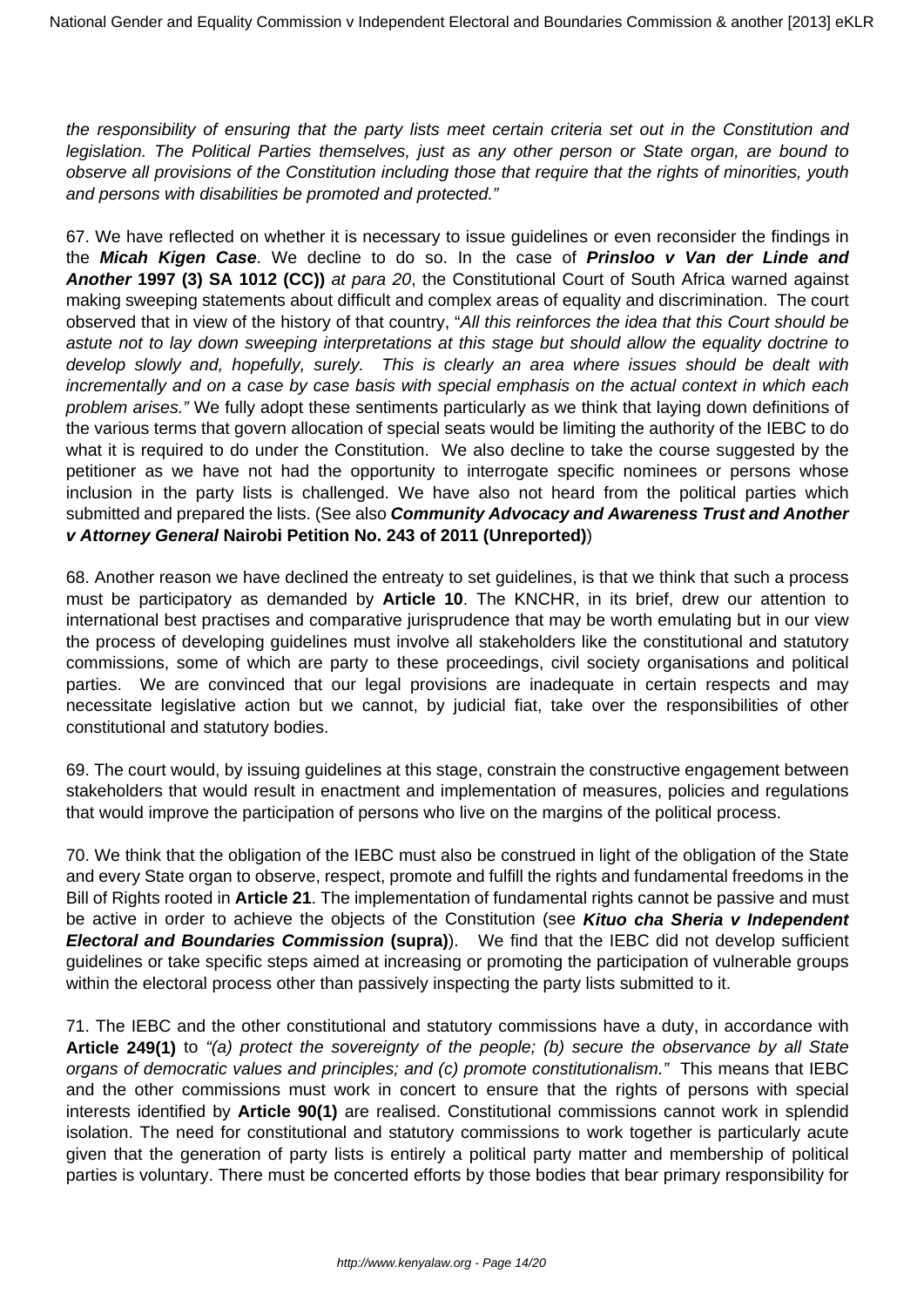protecting, promoting and realizing the rights of vulnerable members of society to put in place policies and measures that increase the participation of these groups in the political sphere. The Constitution demands this and the international instruments we have referred to impose this obligation on the State. The fact that this petition has been filed just before the General election by one constitutional commission against another suggests that there is a lack of communication, co-operation, co-ordination and engagement between these bodies. This state of affairs is untenable and must be addressed and corrected and it is our obligation to so direct.

#### **Did IEBC comply with its responsibility to conduct and supervise the elections**

72. The fact that we have declined to issue the guidelines sought by the parties does not in any way diminish the responsibility of the High Court. It has been emphasised in many decisions that where there is a breach of the Constitution, the High Court will not hesitate to set the Constitution on its course. See generally **Federation of Women Lawyers of Kenya (FIDA – K) and Others v Attorney General and Others Nairobi Petition No. 102 of 2011 (Unreported), Trusted Society of Human Right Alliance v Attorney General Nairobi Petition No. 299 of 2012 (Unreported)** and **Jeanne W. Gacheche and 6 Others v Judges and Magistrate's Vetting Board and Others Nairobi Judicial Review No. 295 of 2011, 433, 434 and 438 of 2012 (Unreported)**. We now turn to consider whether the IEBC violated its constitutional responsibility.

73. The manner of compiling the party lists is clearly set out in **regulation 54** of **the General Regulations** which at the pertinent part provides as follows;

Submission of political party list for allocation of special seats.

54. (1) Each political party shall submit to the Commission a party list of all persons who would stand elected if the party were entitled to seats in the National Assembly, Senate or the County Assembly, as the case may be on the basis of proportional representation in accordance with Article 90 of the Constitution and sections 34, 35, 36 and 37 of the Act.

(2) The party list referred to in subregulation (1) shall contain the name, address, age, sex, disability and category of disability, phone number, occupation, elective post sought and such other qualifications as are provided under the Constitution and the Act.

(3) A party list submitted under sub regulation (1) shall be in accordance with section 36 of the Act, and shall be-

(a) by signed by the authorised official of the political party submitting the party list; and

(b) be submitted in hard copy and in electronic form.

(4) Each political party list nominee shall after nomination, submit to the Commission a letter stating his or her intention to serve if nominated.

(5) The Commission may reject a nominee submitted by a political party for any elective post if that nominee is not qualified to be elected to the office for which the nomination is sought as specified under the Constitution or the Act.

(6) The rejection by the Commission of a nominee under this regulation shall not invalidate the entire party list submitted by the political party.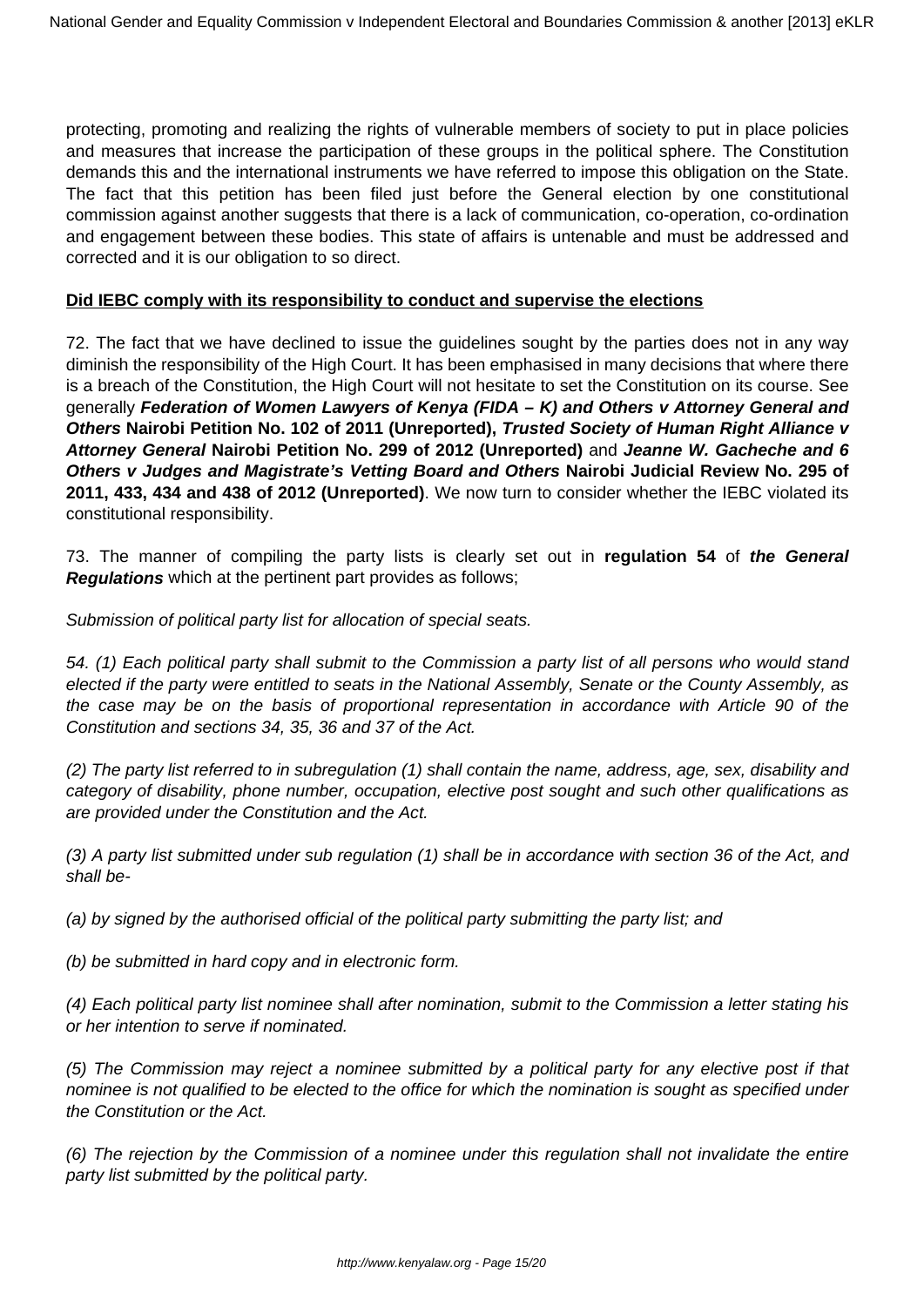(7) The Commission, after making the decision to reject a nominee, inform the political party concerned of that decision and request that political party to submit another name within such time as the Commission shall determine.

(8) The Commission shall publish the final party list in at least two newspapers with nationwide circulation. [Emphasis ours]

74. During the hearing of the matter, we directed the IEBC to file and serve on all the parties, the party lists submitted to it under **Article 90**. The IEBC filed the list through the affidavit of Mahamud Jabane sworn on 28<sup>th</sup> March 2013. Due to limited time, we admitted, with the consent of all the parties, an analysis by APDK of the party lists. The analysis disclosed the following;

- Some political parties did not follow their own internal nomination processes.
- Some nominated members appearing on the partly lists were not members of the party in whose list they appeared.
- The procedures for nominating persons with disabilities given by IEBC to parties were not followed as some lists did not have male and female representatives from each county.
- Some names appeared in more than one list.
- There was no gender balance in most counties as the parties gave either male or female only lists.
- Some counties did not have lists containing persons with disabilities.
- The parties placed emphasis on certain forms of disabilities thus no deaf person was nominated in any county in the country despite the fact that they applied to be considered for nomination.
- Some nominees are not qualified for the positions.

75. Our review of the evidence and material filed reveals that a substantial part of the grievances before us was that the manner in which the party lists were prepared and dealt with by the IEBC was not transparent. This made it difficult to know whether, in fact the IEBC has addressed the qualifications of the party members on the list and whether the list complied with the provisions of the Constitution and the law.

76. The petitioner and the interested parties are agreed that the IEBC did not publish the final lists in at least two newspapers with nationwide circulation in accordance with **regulation 54(8)** of the **General Regulations.** The final lists that the IEBC is purported to have published on its website were not readily accessible and in some instances could not be downloaded.

77. What is clear to us and we accordingly so find is that the provisions of **regulation 54(8)** of the **General Regulations** were not complied with. The reason for requiring publication of the party lists is not idle. As Mr Ochola, counsel for the 5<sup>th</sup> interested party submitted, part of the responsibility of IEBC is to publish the party lists in order to afford the public an opportunity to review the lists to see whether they comply with the Constitution. Further that since voting at the General election affects the manner in which the special seats are to be distributed, it is therefore necessary for members of the public to know the persons proposed to be elected on the basis of party lists and vote according to their preference. We agree with the  $5<sup>th</sup>$  interested party's submission that compliance with these provisions enhances the political parties as a tool of propounding good governance, integrity, transparency and accountability.

78. Another important reason for publication of the party lists is to enable parties invoke the dispute resolution process provided for under the Constitution. Under **Article 88(4)(e)** of the Constitution, as read with **section 74** of the **Elections Act, 2011**, the IEBC has the mandate to settle electoral disputes including disputes relating to or arising out of nominations. As a result of failure to publicise the party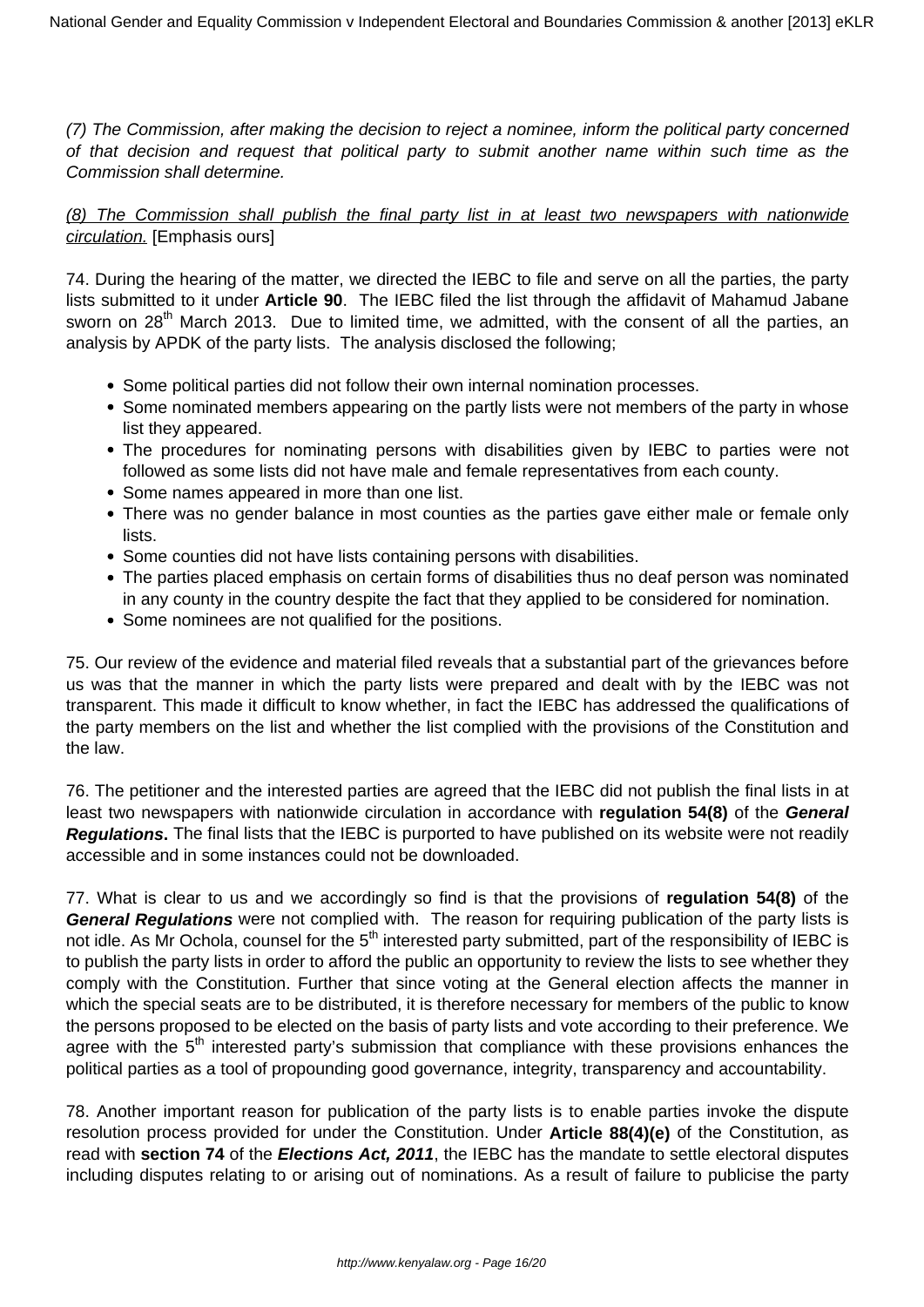lists, the public was effectively denied the opportunity to demand accountability on the part of the IEBC. In our view, this litigation would have been avoided had the IEBC complied with this provision and made the list available to the public for scrutiny as contemplated by **the General Regulations**. It is also through this process that IEBC would have demanded accountability from the political parties and ensured that the party lists comply with the Constitution and the law.

### **Reliefs**

79. The petitioner has sought several declarations as we have set out above. However, the responsibility of the Court is to craft an appropriate remedy that will vindicate the rights of the persons aggrieved and also remedy the breach of the Constitution. Remedies for breaches of the Constitution are not granted in a vacuum but take into account the existing legal and factual situation. In **Kituo cha Sheria v Independent Electoral and Boundaries Commission (Supra)**, the court noted that, "Having established a violation to the extent that the State failed in its obligations to the [petitioners], the Court is called upon to consider the relief. Article 23 empowers the Court to frame an appropriate remedy to vindicate the rights of the person aggrieved. The nature of relief to be granted is not merely a theoretical matter but a practical one that must depend on the circumstances of each case." (See also **Jeffer Issak Kaur v Ministry of Justice, National Cohesion and Constitutional Affairs and Others Nairobi Petition No. 556 of 2012 (Unreported)**).

80. We note that the General election has already taken place and the elected members of the National Assembly, Senate and the County assemblies are known. The proportion of party list seats allocated to specific parties is also known and as a result of the elections, some parties will not benefit from having their party members elected on the basis of the lists submitted to the IEBC. In granting relief we also bear in mind that it is important that the workings of constitutional bodies must not be unduly constrained particularly in this important transition period. It is also important to ensure that members elected on the basis of party lists begin participating in the legislative activities of their respective bodies as soon as possible to represent special interests.

81. We also take into account the fact that the party lists must be submitted on a certain date and thereafter cannot be amended. In the circumstances, we also agree with the submission by KI that annulling entire party lists may not be feasible at this stage. We however decline to take the course suggested by KI which seeks to involve the court in the minutiae of managing the party lists by striking out names of persons who do not meet the constitutional criteria from the list. We are reluctant to take this course, as the political parties and the members included in those lists did not appear in these proceedings to defend their respective positions.

82. In our view the appropriate remedy is one that recognises the rights of third parties to contest the contents of lists yet imposes on the IEBC the obligation to exercise it constitutional responsibility to satisfy itself that the lists meet constitutional criteria.

83. We shall therefore order IEBC to publish as required by **regulation 54(8)** of the **General Regulations** the party lists of those parties which have qualified under **Article 90(3)**. Thereafter, any person dissatisfied with the list shall be at liberty to file a complaint with the IEBC in accordance with **Article 88(4)(e)** as read with **section 74** of the **Elections Act, 2011.** We shall impose time limits in order to ensure that the process comes to an end.

84. Although the principles we have set out above apply equally to parliamentary seats, our position regarding these seats was clearly spelt out in our ruling of 25<sup>th</sup> March 2013. Members of the Senate and National Assembly nominated under **Articles 97(c), 98(1)(b), (c)** and **(d)** of the Constitution were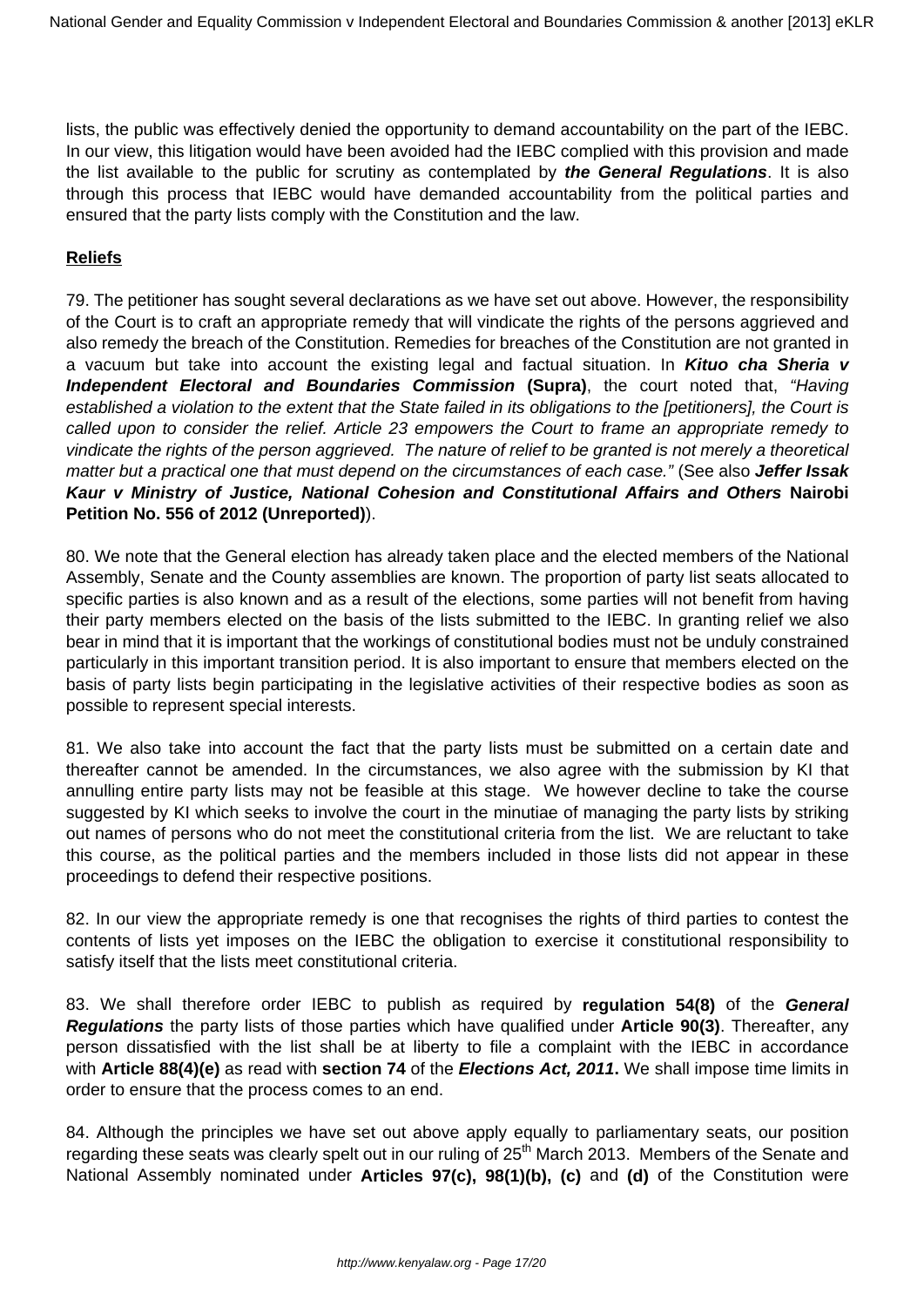Gazetted on 20<sup>th</sup> March 2013 by Gazette Notice No. 3508. Upon such gazettement they became members of the respective houses of Parliament. Under **Article 105** of the Constitution, a question of determination of membership can only be determined by way of an election petition. **Article 105** provides as follows;

Determination of questions of membership.

**105.** (1)The High Court shall hear and determine any question whether—

(a) a person has been validly elected as a member of Parliament; or

(b) the seat of a member has become vacant.

(2) A question under clause (1) shall be heard and determined within six months of the date of lodging the petition.

(3) Parliament shall enact legislation to give full effect to this Article.

85. We expressed the view that the provisions of **Article 105** are mandatory and any challenge to persons duly gazetted as members of the National Assembly and Senate must now be in accordance with the procedures provided in the **Elections Act, 2011** and the **Elections (Parliamentary and County Elections) Petition Rules, 2013**. These Rules provide that any person may file a petition to challenge the election of a member of Parliament (**Kones v Republic and Another ex-parte Kimani wa Nyoike and Others (2008) 3 KLR EP 29, Ferdinand Waititu v Independent Electoral and Boundaries Commission and Others Nairobi Election Petition No. 1 of 2013 [2013] eKLR**).

86. Likewise, upon Gazettement of any person as a member of the County Assembly, any challenge to his or her membership to the County Assembly must be in accordance with the provisions of **Part VII** of the **Elections Act, 2011**.

#### **Costs**

87. We have reflected on the issue of costs. The award of costs in matters of the nature before us is entirely within our discretion (see **John Harun Mwau and Other v Attorney General Nairobi Petition No. 65 of 2010 (Unreported) [2012] eKLR)**. We do not think that this is a proper case to award costs to the successful party as the petitioner is a constitutional commission just as the 1<sup>st</sup> respondent is and all of them are concerned with promoting constitutionalism, the rule of law and the objects of the Constitution.

#### **Conclusion and disposition**

88. In summary and in answer to the issues we framed for determination, we find as follows;

#### a) What is the responsibility of the IEBC in the creation of party lists by political parties under **Article 90**"

The election contemplated in **Article 90** is one for party list seats which means that the responsibility of the IEBC to conduct and supervise elections under **Article 90** is limited to the allocation of party list seats set out in **Article 90(1)** from the lists submitted to it by the political parties by ensuring that such lists comply with the Constitution, **Elections Act, 2011** and the regulations made thereunder and other relevant statutes. Membership of the party lists is determined by the political parties in accordance with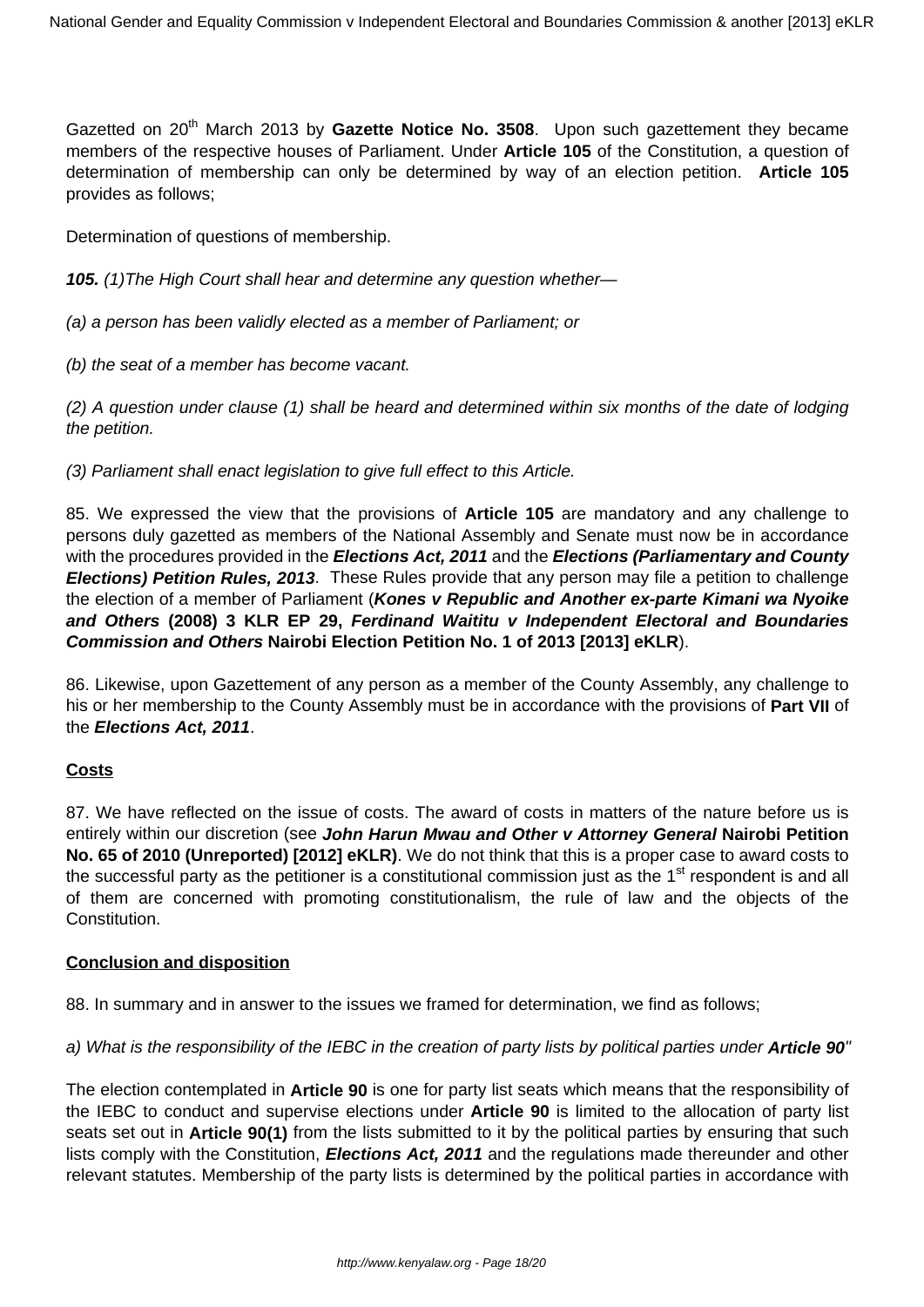their own internal procedures and mechanisms.

### b) Who are qualified candidates for nomination to the special seats created under **Articles 97(1)(c), 98(1) (c)** and **(d)** and **177(1)(b)** and **(c).**

Candidates qualified for nomination under **Article 90** are those persons who represent special interests, the youth, workers, persons with disabilities and marginalised groups identified under the provisions governing party list seats identified by **Article 90(1)** and other relevant statutes. The IEBC in conjunction with the other constitutional and statutory commissions and political parties have the responsibility to define and generate guidelines for representation of special interests in accordance with the objects of the Constitution.

### c) Did IEBC comply with its responsibility to supervise and conduct the election for special seats under **Article 90**"

In the circumstances of this case the IEBC failed to meet its obligation to conduct and supervise the conduct of the election for special seats under **Article 90** by failing to publicise the party lists submitted to under **regulation 54** the **Election (General) Regulations, 2012**.

The IEBC also failed to issue sufficient guidelines that consistent with its obligation to observe, respect, protect, promote and fulfil the rights of persons identified as vulnerable and marginalised to participate in the political process.

89. Based on our findings above, we now make the following orders;

i. The IEBC shall within 5 days from the date hereof publish in accordance with **regulation 54** of the **Election (General) Regulations, 2012** the party lists submitted for the parties that have qualified in accordance with **Article 90(3)** for membership of the County assemblies under **Article 177** of the Constitution in at least two newspapers of national circulation.

ii. The IEBC shall immediately put in place mechanisms to resolve any disputes concerning the lists in accordance with **Article 88(4)(e)** of the Constitution as read with **section 74** of the **Elections Act, 2011** upon publication of the party lists.

iii. The IEBC shall finalise settlement of all disputes submitted to it in respect of the party lists within 7 days from the date of publication of the party lists stated in (i) above.

iv. The final list of nominees shall be gazetted 7 days after the determination of any disputes.

v. We direct the IEBC to develop a program, in conjunction with constitutional and statutory commissions and political parties, to develop policies and measures geared towards increasing the participation of women, youth, persons with disabilities, marginalised groups and other vulnerable persons to effectively participate in political processes.

vi. Each party shall bear its own costs.

90. We thank the counsel who appeared before us for their erudite and helpful submissions. If we did not refer to each argument and every authority cited it is not because it was not helpful.

### **DATED** and **DELIVERED** at **NAIROBI** this **15th** day of **April 2013**